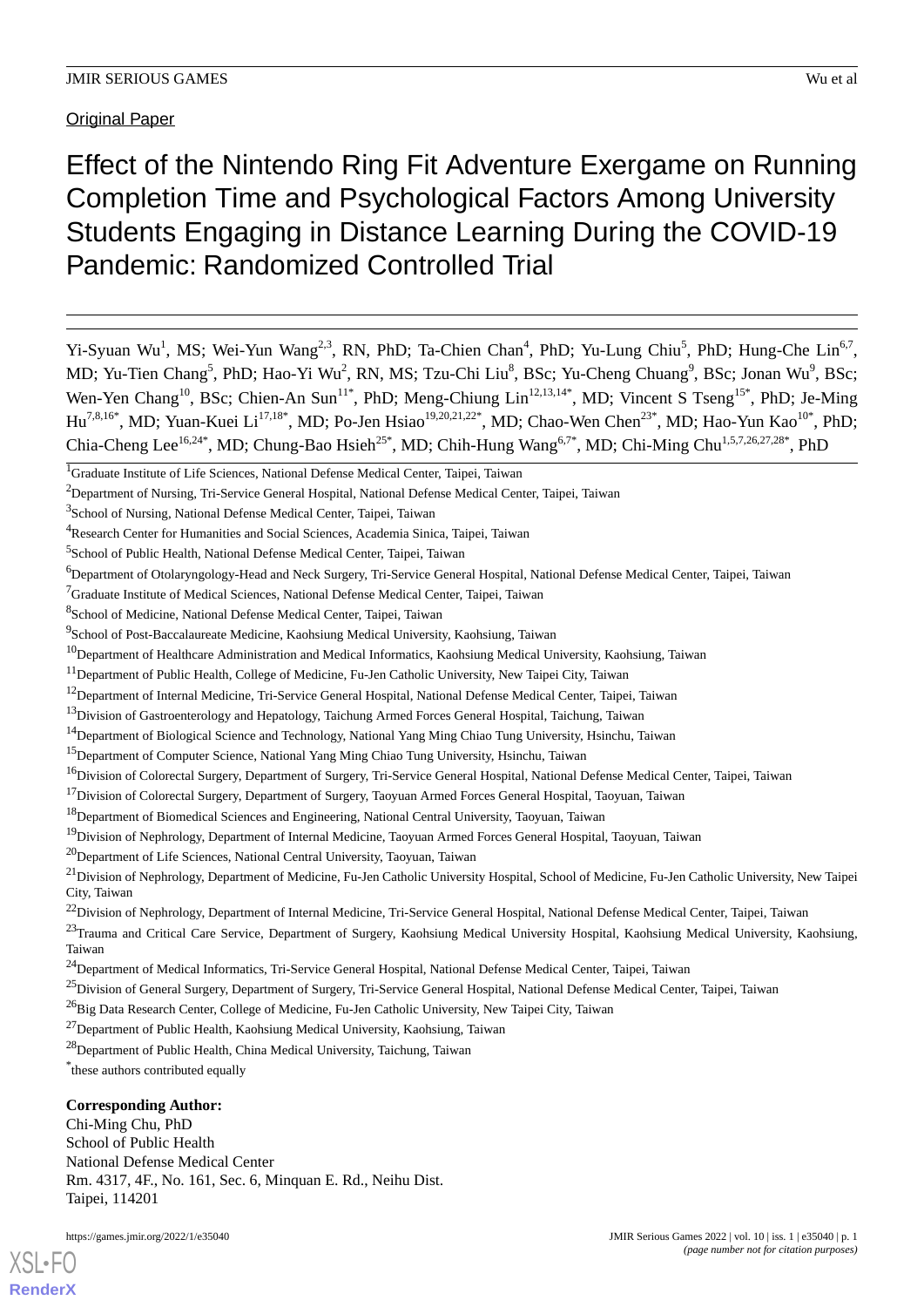# *Abstract*

**Background:** The COVID-19 outbreak has not only changed the lifestyles of people globally but has also resulted in other challenges, such as the requirement of self-isolation and distance learning. Moreover, people are unable to venture out to exercise, leading to reduced movement, and therefore, the demand for exercise at home has increased.

**Objective:** We intended to investigate the relationships between a Nintendo Ring Fit Adventure (RFA) intervention and improvements in running time, cardiac force index (CFI), sleep quality (Chinese version of the Pittsburgh Sleep Quality Index score), and mood disorders (5-item Brief Symptom Rating Scale score).

**Methods:** This was a randomized prospective study and included 80 students who were required to complete a 1600-meter outdoor run before and after the intervention, the completion times of which were recorded in seconds. They were also required to fill out a lifestyle questionnaire. During the study, 40 participants (16 males and 24 females, with an average age of 23.75 years) were assigned to the RFA group and were required to exercise for 30 minutes 3 times per week (in the adventure mode) over 4 weeks. The exercise intensity was set according to the instructions given by the virtual coach during the first game. The remaining 40 participants (30 males and 10 females, with an average age of 22.65 years) were assigned to the control group and maintained their regular habits during the study period.

**Results:** The study was completed by 80 participants aged 20 to 36 years (mean 23.20, SD 2.96 years). The results showed that the running time in the RFA group was significantly reduced. After 4 weeks of physical training, it took females in the RFA group 19.79 seconds (*P*=.03) and males 22.56 seconds (*P*=.03) less than the baseline to complete the 1600-meter run. In contrast, there were no significant differences in the performance of the control group in the run before and after the fourth week of intervention. In terms of mood disorders, the average score of the RFA group increased from 1.81 to 3.31 for males (difference=1.50, *P*=.04) and from 3.17 to 4.54 for females (difference=1.38, *P*=.06). In addition, no significant differences between the RFA and control groups were observed for the CFI peak acceleration (CFIPA)\_walk, CFIPA\_run, or sleep quality.

**Conclusions:** RFA could either maintain or improve an individual's physical fitness, thereby providing a good solution for people involved in distance learning or those who have not exercised for an extended period.

**Trial Registration:** ClinicalTrials.gov NCT05227040; https://clinicaltrials.gov/ct2/show/NCT05227040

*(JMIR Serious Games 2022;10(1):e35040)* doi: [10.2196/35040](http://dx.doi.org/10.2196/35040)

#### **KEYWORDS**

exergaming; cardiac force index; running; physical activity; sleep quality; mood disorders; digital health; physical fitness; Nintendo Ring Fit Adventure; COVID-19 pandemic

# *Introduction*

The global COVID-19 outbreak has changed people's lifestyles [[1\]](#page-10-0), forcing them to self-isolate or engage in distance learning. These conditions have resulted in physical inactivity and sedentary behavior, thus introducing health risks [[2,](#page-10-1)[3\]](#page-10-2). Although research on the effects of COVID-19 on physical inactivity is still in the early stages [[4\]](#page-10-3), it is expected that people's sedentary behavior will increase due to long hours of working from home. Some researchers have indicated that the metabolic equivalent of prolonged television or computer use is approximately 1.0 to 1.5 metabolic equivalent of task [[5\]](#page-10-4). The Physical Activity Guidelines Advisory Committee Scientific Report published in 2018 revealed that sedentary behavior was directly related to mortality and morbidity associated with cardiovascular disease as well as the incidence of type 2 diabetes, colorectal cancer, and lung cancer [\[6](#page-10-5),[7\]](#page-10-6). Therefore, a physical training program that can be performed at home is necessary.

With technological development and innovation, exergaming has become a new option for fitness training, education, and health maintenance [\[8](#page-10-7)]. Exergaming is defined as a type of exercise that integrates different modes of digital games into physical activities. It offers a new way to perform physical activity at home without space restrictions being an issue. Moreover, exergaming has proved a successful business model [[9\]](#page-10-8). Studies have shown that exergaming not only helps players perform light-to-moderate–intensity exercises [[9](#page-10-8)[,10](#page-10-9)] but also enhances players' self-efficacy and willingness to engage in physical activities [\[11](#page-11-0)]. In 2007, Nintendo used Wii Fit (Nintendo Co, Ltd) in the rehabilitation of patients with Parkinson disease and stroke [[12](#page-11-1),[13\]](#page-11-2). In addition, some research indicated that exergames demonstrated a positive effect on sleep quality shown by the Chinese version of the Pittsburgh Sleep Quality Index (CPSQI) score and mood disorders shown by the 5-item Brief Symptom Rating Scale (BSRS-5) score [\[14](#page-11-3),[15\]](#page-11-4), whereas other studies found that exergaming could alleviate the symptoms of chronic low back pain [[8\]](#page-10-7). Despite the existence of studies on the effect of exergaming on health maintenance

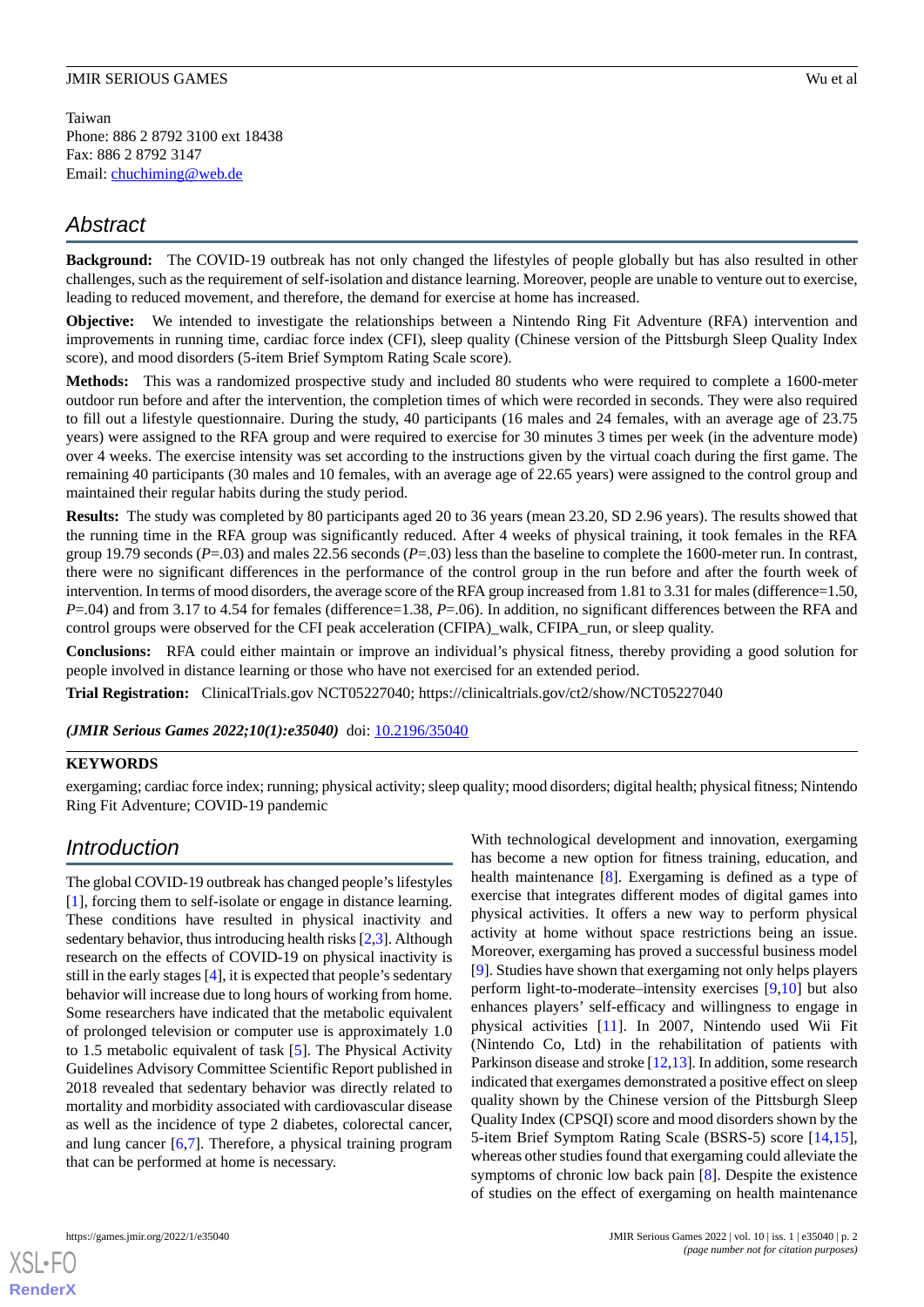or psychological improvement, it is still necessary to conduct extensive investigations on the changes or improvements of physical fitness among students after performing exergames.

In this study, the physical condition during exercise was monitored using a new indicator developed by Hsiao et al, namely a novel cardiac force index (CFI); CFI = weight  $\times$ activity/heart rate per second (HR), which was calculated and monitored using a noninvasive device. The authors reported that this index was positively correlated with running performance [\[16](#page-11-5)]. Subsequently, another study suggested that the CFI was positively correlated with the G tolerance of pilots [[17\]](#page-11-6). The purpose of this study was to observe changes in the CFI after performing exergames. In addition, this study modified the original CFI formula and converted the index into centimeters per beat (CMPB), which was presented as the distance of body movement during the running per heartbeat and was expressed in centimeters [\[18](#page-11-7)].

Therefore, assuming that the Ring Fit Adventure (RFA; Nintendo Co, Ltd) exergame is an effective and useful tool, this study aimed to explore the following: (1) whether RFA could improve physical fitness and reduce the completion time for a 1600-meter run; (2) whether RFA could improve sleep quality and mood disorders; and (3) whether the new CMPB index could provide results similar to those of the CFI and be suitable for estimating run time.

# *Methods*

# **Study Design**

<span id="page-2-0"></span>This randomized prospective study lasted 4 weeks. The participants were voluntarily recruited and divided into an intervention and a control group. Taiwan's Ministry of Education has formulated health-related physical fitness

standards for adolescents aged 7 to 23 years [\[19](#page-11-8)]. Its safety and reliability have been verified [[19\]](#page-11-8), and therefore, we selected a 1600-meter running test. Before the start of the study, the participants were provided with a comprehensive explanation of the research content, and those who were willing to participate provided written informed consent. In addition, all the data were collected, analyzed, and stored anonymously. The study was approved by the Trial Committee of the Tri-Service General Hospital in Taiwan (approval number: C202005175; trial registration number: NCT05227040).

# **Participants**

The study period was from January to April 2021. The inclusion criteria were as follows: (1) students who were over 20 years old and did not have chronic diseases; (2) students who were able to complete the 1600-meter outdoor run before and after the intervention; (3) students who understood and agreed with the research purpose and signed the consent form; and (4) students who used wearable devices correctly.

# **Sample and Randomization**

This randomized prospective study was conducted with 1 experimental group and 1 control group. A total of 95 participants were recruited for this study. However, 12 participants were excluded from the pretest because their CFI could not be calculated (Based on the Zephyr BioPatch Monitoring Device for Human Performance manual, the values of the HR confidence value lower than 20% indicated data were unreliable, and they were automatically deleted) [[20\]](#page-11-9). Randomization was conducted using the simple random sampling method. After 4 weeks, during the posttest running test, the CFI of 3 participants could not be fully calculated, and hence, these participants were excluded. Finally, a total of 80 participants in the intervention group and control group completed the study [\(Figure 1\)](#page-2-0).

**Figure 1.** Flowchart showing enrollment of study participants. BSR-5: 5-item Brief Symptom Rating Scale; CPSQI: Chinese version of the Pittsburgh Sleep Quality Index; RFA: Ring Fit Adventure.

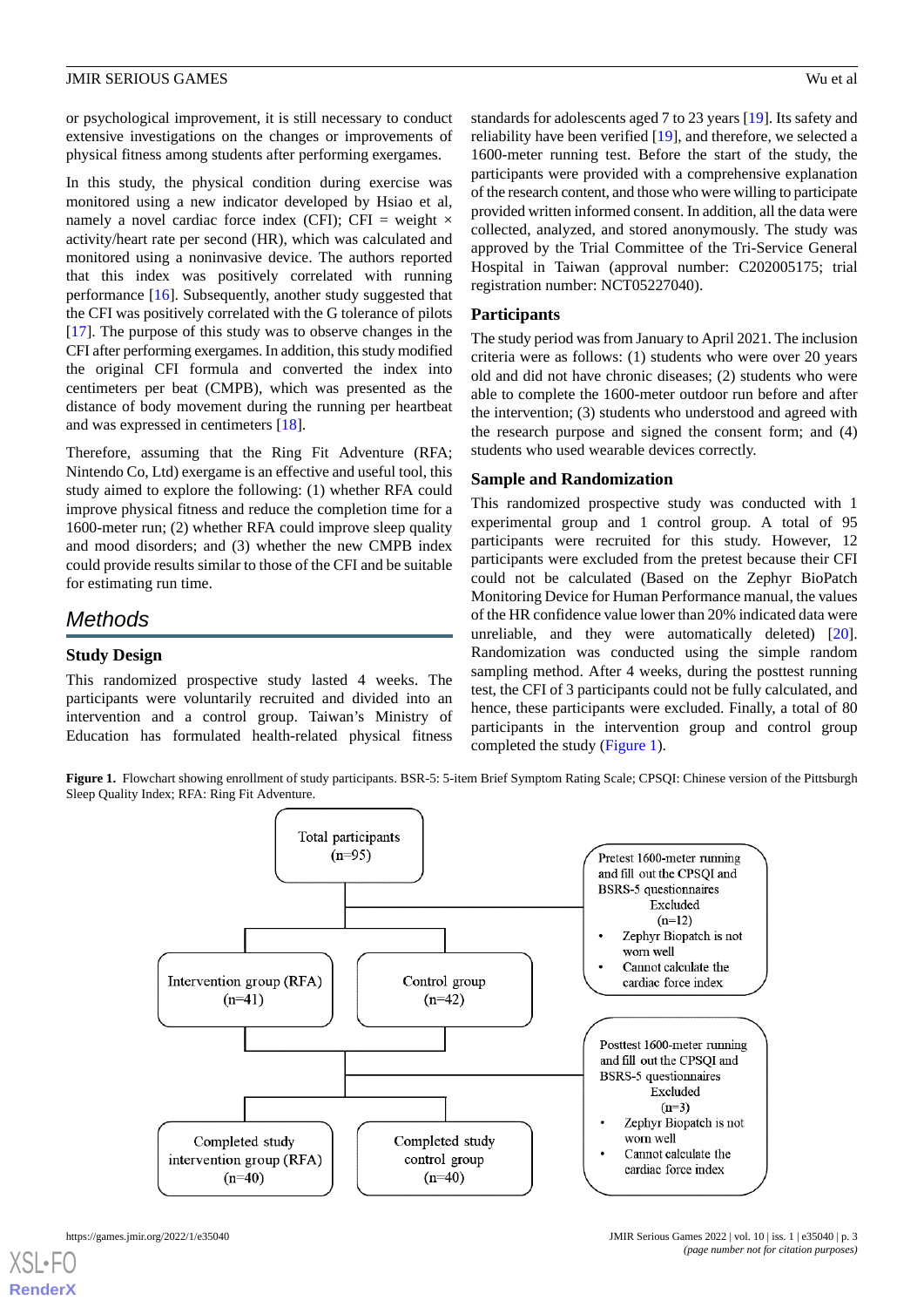#### **Intervention**

Participants in the RFA group were required to exercise for 30 minutes 3 times per week (in adventure mode) [\(Figure 2\)](#page-3-0) for 4 weeks. The initial exercise intensity was set according to the instructions given by the virtual coach during the first game and was gradually adjusted according to the game instructions. The

<span id="page-3-0"></span>**Figure 2.** Adventure mode screen of Nintendo Ring Fit Adventure.



training.

study period.

# *RFA of Nintendo Switch*

RFA is a role-playing fitness exergame that uses a Ring-Con attached to a Joy-Con. The controller is equipped with high-precision sensors that can detect and digitize the player's movements. Ring-Con is a resistance training device that allows users to jump over obstacles or attack objects by stretching or squeezing them. In addition, an infrared sports camera monitors the changes in the player's heart rate. The game determines the optimal exercise intensity for the player and makes fine adjustments based on physiological feedback [[8\]](#page-10-7). With an adjustable exercise intensity, RFA may be suitable for all age groups.

During battle scenes, players are required to defeat the enemies using a combination of different physical activities. Although the amount of exercise depends on the specific exercise intensity chosen by the player, it is generally set at 4 to 6 metabolic equivalents [\[21](#page-11-10)]; a previous study found that the exercise intensity of Wii Sports was between 3 and 5 metabolic equivalents [\[22](#page-11-11)].

#### **Measurements**

#### *CPSQI Score*

The Pittsburgh Sleep Quality Index can be used to assess an individual's sleep quality at a 1-month interval and extract quantitative and qualitative information about sleep based on sleep quality data [\[23](#page-11-12)]. The CPSQI developed by Tsai et al in 2005 showed superior validity, consistency (Cronbach  $\alpha$ =.75-.85) [\[24](#page-11-13),[25\]](#page-11-14), and test-retest reliability (0.85 for the 14and 21-day intervals).

The scale consists of 7 factors (subjective sleep quality, sleep latency, sleep duration, habitual sleep efficiency, sleep disturbances, use of sleep-promoting medication, and daytime

[XSL](http://www.w3.org/Style/XSL)•FO **[RenderX](http://www.renderx.com/)**

dysfunction). The total score of the scale ranges between 0 and 21 and is obtained by summing the individual scores. A higher score indicates poorer sleep quality. Generally, people with a CPSQI score greater than 5 are considered to have poor sleep quality [\[24](#page-11-13)].

research team continued to track the RFA group subjects and encouraged the completion of 4 weeks of physical activity

In contrast, no intervention was introduced to the control group participants, who maintained their regular habits during the

#### *5-item BSRS-5 Score*

Studies have indicated that the BSRS-5 is an effective tool that can screen the onset of mental illness and suicidal ideation [[26,](#page-11-15)[27\]](#page-11-16). The BSRS-5 can also be used to investigate the mood disorder of an individual within a week [\[28](#page-11-17)]. The scale includes five items: (1) having trouble falling asleep; (2) feeling tense or high-strung; (3) feeling easily annoyed or irritated; (4) feeling depressed or being in a low mood; (5) feeling inferior to others; and an additional question on suicidal ideation. Participants are required to answer these questions on a 5-point Likert scale  $(0-4)$  [\[26](#page-11-15)] and then the total score is calculated as the sum of the individual scores. A score >6 indicates the onset of mental illness or mood disorder. In addition, participants who have a score >2 on suicidal ideation are recommended to seek professional consultation or mental health care [\[29](#page-11-18)].

#### *CFI Measurement*

The CFI is used to measure the heart condition during exercise; it is patented in the United States (US 9566010 B2) [[30\]](#page-11-19) and Taiwan (I546051) [\[31](#page-11-20)] and can be used to calculate the amount of work done by the heart for body movement per heartbeat per second. When combining this index with acceleration, the individual status can be analyzed during physical activity; this index is a feedback indicator for monitoring exercise intensity and load [\[16](#page-11-5)]. CFI=weight  $\times$  activity/heart rate [[16\]](#page-11-5). The CFI can also be converted to CMPB (cm/beat), namely the distance (in cm) the body can move during each heartbeat. The index can be used to indicate changes in distance during each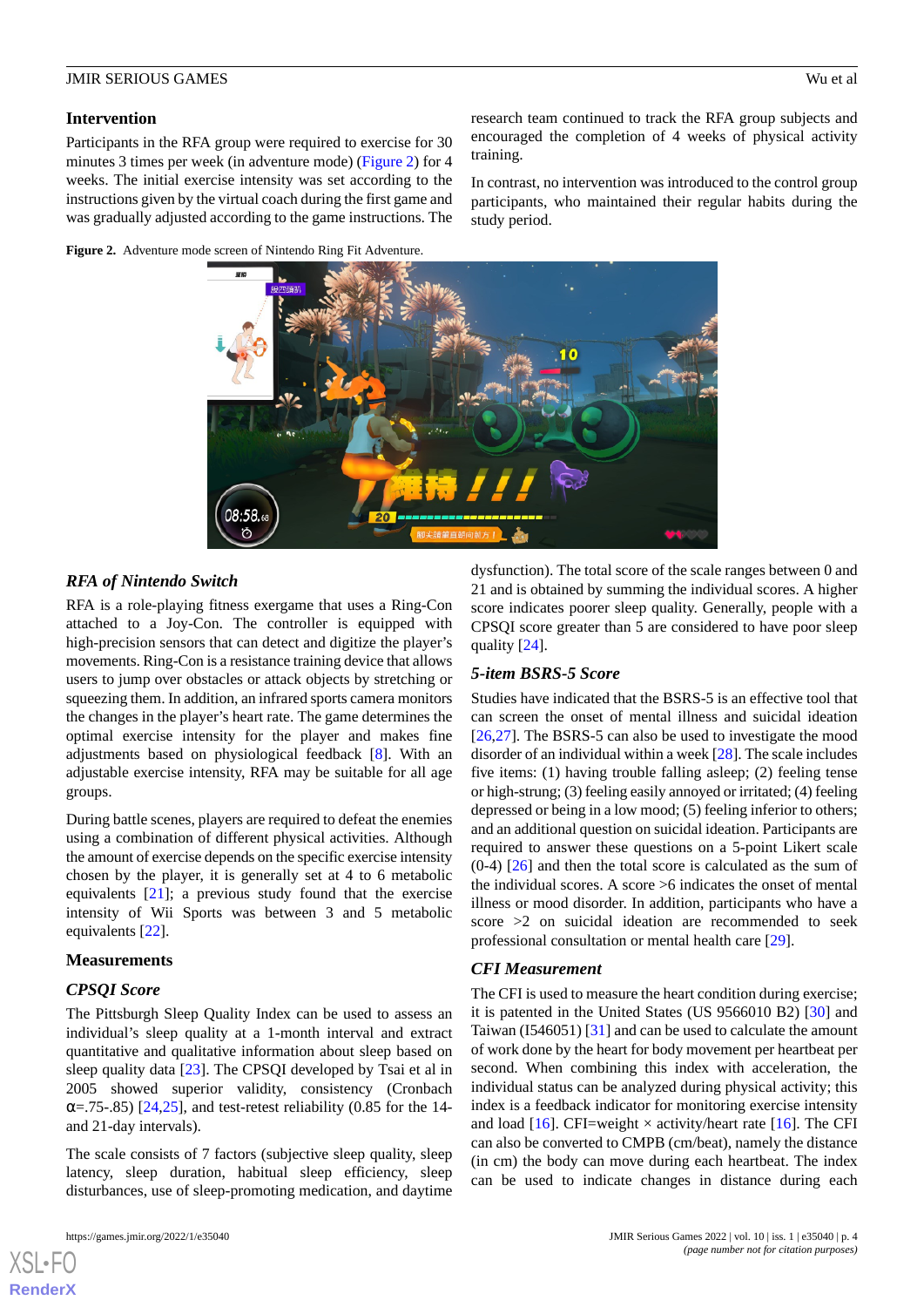heartbeat, and centimeter is a common unit, which is very convenient for people to understand [[18\]](#page-11-7).

#### *Wearable Device*

We used a Zephyr BioPatch loaded with the Zephyr BioHarness 3.0 module (Zephyr Technology Corporation). In addition, the Ambu BlueSensor T, an electrocardiogram (ECG) patch (Ambu A/S, Ballerup) [[32\]](#page-11-21), was attached to the participants' apical area. In addition, when attached to the BioPatch [\(Figure 3](#page-4-0)), it could measure the potential changes in the skin through the bilateral ECG patches and consequently record the heart rate and respiratory rate.

The Zephyr BioPatch is a device approved by the US Food and Drug Administration for medical and clinical applications [[20,](#page-11-9)[33\]](#page-12-0). It can provide reliable heart rate measurements [[34\]](#page-12-1). Zephyr BioHarness 3.0 is noninvasive and consists of a 3-axis gyroscope and an accelerometer to distinguish between the x-, y-, and z-axes. Moreover, it can measure and estimate basic physiological parameters, such as the heart rate, respiratory rate, acceleration, maximum oxygen consumption, and temperature. The data can be displayed in real time through Bluetooth and are stored in the memory of the device, allowing access for statistical analysis [[20](#page-11-9)[,33](#page-12-0)].

<span id="page-4-0"></span>

#### **Data Collection**

Before the pretest and posttest, the participants' basic demographic information, including age, sex, height, weight, neck circumference, waist circumference, smoking status (yes or no), alcohol consumption status (yes: 2 to 3 times a week or at least once a week; or no), milk intake (yes or no), whether the participants consumed 3 servings of vegetables and 2 servings of fruit per week, exercise habits (4 to 6 times a week, 1 to 3 times a week, or none), sleep quality (CPSQI), and mood disorder (BSRS-5 score), was collected.

Prior to the 1600-meter outdoor run, participants were required to wear the Zephyr BioPatch loaded with the Zephyr BioHarness 3.0 module. In addition, the Ambu BlueSensor T [\[32](#page-11-21)] was attached to the participants' apical area ([Figure 3\)](#page-4-0).

After the participants completed the 1600-meter run, the BioHarness 3.0 module was removed from the BioPatch, and the physiological data were extracted. The data, which were binned per second, were then calculated and saved in Excel sheets (Microsoft Corporation). Due to the large amount of data, the method described by Hsaio et al was adopted for data processing [\[16](#page-11-5)]. Subsequently, a member of the research team further reviewed the physiological data collected by the BioHarness 3.0 module and calculated the CFI and CMPB values. CFI is an established method for monitoring heart function and workload during physical activity [\[16](#page-11-5)]. Its advantages include being noninvasive, wireless, and the ability for real-time monitoring through mobile devices [[16\]](#page-11-5).

The definitions of the BioHarness 3.0 parameters are listed below [\[16](#page-11-5)[,18](#page-11-7)]:

1. CFI peak acceleration (CFI\_PA): It was the peak acceleration per second divided by the number of heartbeats per second, both of which were estimated and measured by BioHarness 3.0.

2. Heart rate: It is defined as the number of heartbeats per second measured by the sensors during exercise. With BioHarness 3.0, the heart rate data were recorded in beats per minute (bpm), and the result was the average value of the data over 1 second.

3. CFI\_PA while walking (CFI\_PA\_walk): This was the peak acceleration per second divided by the number of heartbeats per second while the participant was walking.

4. CMPB while walking (CMPB\_walk): It was the movement in centimeters per second divided by the number of heartbeats per second while the participant was walking.

5. CFI\_PA while running (CFI\_PA\_run): This was the peak acceleration per second divided by the number of heartbeats per second while the participant was running.

6. CMPB while running (CMPB\_run): This was the average value of the CMPB\_run calculated using the start of the run to the end of the run (movement in centimeters per second divided by the number of heartbeats per second while the participant is running).

#### **Statistical Analysis**

The Windows version of the SPSS 28.0 software (IBM Corp) was used for the statistical analysis. According to descriptive statistics, categorical data are expressed in numbers and percentages, whereas continuous variables are expressed as averages and SDs. We conducted independent sample *t* tests and chi-square tests to confirm group differences.

Subsequently, the paired *t* test was conducted to analyze the differences between the completion time for the 1600-meter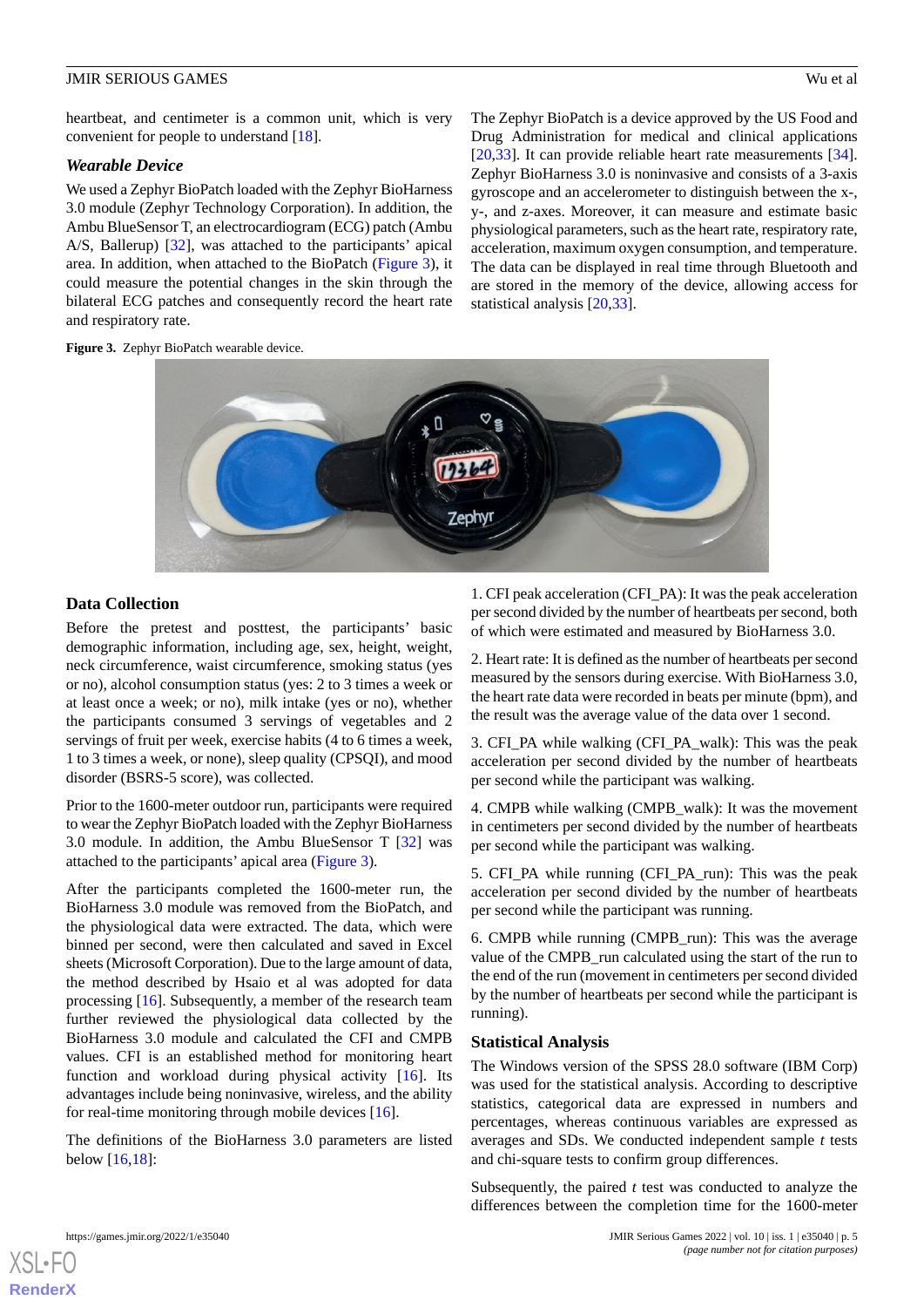run in seconds, CFI, CMPB, CPSQI, and mood disorders between the pretest and posttest. We determined that the data may not be normally distributed, and therefore, we additionally used the Wilcoxon signed rank test for analysis.

Alternatively, generalized estimating equations (GEEs) were adopted to predict important factors influencing the running time. The significance level was set at 2-tailed *P*<.05.

# *Results*

# **Participant Demographics**

<span id="page-5-0"></span>The study was completed by 80 participants aged 20 to 36 years (mean 23.2, SD 2.96 years), and both groups were composed

**Table 1.** Demographics of the participants in each group  $(N=80)^{a}$ .

of 40 individuals. The RFA group comprised 16 males and 24 females, with an average age of 23.75 (SD 3.58) years; the control group included 30 males and 10 females, with an average age of 22.65 (SD 2.08) years. None of the participants were smokers; 51 participants (64%) exercised 1 to 3 times a week.

In addition, there were no significant differences in the participants' age, BMI, neck circumference, waist circumference, smoking status, and alcohol consumption status; there were also no differences regarding whether they drank milk, consumed 3 servings of vegetables and 2 servings of fruit per week, and the exercise habits between the RFA and the control groups. The detailed demographics of the participants are listed in [Table 1](#page-5-0).

| Variable                                                        | Total            | $RFA^b$ group | Control group | $\chi^2$ /t (df) | $P$ value |
|-----------------------------------------------------------------|------------------|---------------|---------------|------------------|-----------|
| Age (years), mean (SD)                                          | 23.20 (2.96)     | 23.75 (3.58)  | 22.65(2.08)   | $-1.68(78)$      | $\cdot$   |
| BMI ( $\text{kg/m}^2$ ), mean (SD)                              | 21.96 (2.69)     | 21.80 (2.77)  | 22.13(2.63)   | 0.54(78)         | .59       |
| Neck circumference, mean (cm) (SD)                              | 33.96 (2.76)     | 33.40 (2.68)  | 34.50 (2.75)  | 1.80(78)         | .08       |
| Waist (cm) mean (SD)                                            | 74.53 (7.95)     | 73.67 (7.77)  | 75.38 (8.12)  | 0.96(78)         | .34       |
| Gender, n (%)                                                   |                  |               |               | 10.02(1)         | .002      |
| Female                                                          | 34               | 24(70.6)      | 10(29.4)      |                  |           |
| Male                                                            | 46               | 16(34.8)      | 30(65.2)      |                  |           |
| Smoking status, n (%)                                           |                  |               |               | $N/A^c$          | $\rm N/A$ |
| Yes                                                             | $\boldsymbol{0}$ | 0(0)          | 0(0)          |                  |           |
| $\rm No$                                                        | 80               | 40(50)        | 40(50)        |                  |           |
| Alcohol, n (%)                                                  |                  |               |               | 0.35(2)          | .84       |
| 2-3 times a week                                                | 3                | 1(33.3)       | 2(66.7)       |                  |           |
| At least once a week                                            | 6                | 3(50)         | 3(50)         |                  |           |
| None                                                            | 71               | 36(50.7)      | 35(49.3)      |                  |           |
| Drinking milk, n (%)                                            |                  |               |               | 3.41(1)          | .07       |
| Yes                                                             | 30               | 21(42)        | 29(58)        |                  |           |
| N <sub>o</sub>                                                  | 50               | 19(63.3)      | 11(36.7)      |                  |           |
| Eating at least 3 servings of vegetables and 2 of fruits, n (%) |                  |               |               | 0.56(1)          | .46       |
| Yes                                                             | 72               | 35(48.6)      | 37(51.4)      |                  |           |
| No                                                              | $\,8$            | 5(62.5)       | 3(37.5)       |                  |           |
| Exercise habits, n (%)                                          |                  |               |               | 0.91(2)          | .64       |
| 4-6 times a week                                                | 15               | 6(40)         | 9(60)         |                  |           |
| 1-3 times a week                                                | 51               | 26(51)        | 25(49)        |                  |           |
| None                                                            | 14               | 8(57.1)       | 6(42.9)       |                  |           |

<sup>a</sup>The age, BMI, neck circumference, and waist circumference were used in the *t* test and the rest of the variables were used in the chi-square tests. <sup>b</sup>RFA: Ring Fit Adventure.

 $\rm^cN/A$ : not applicable.

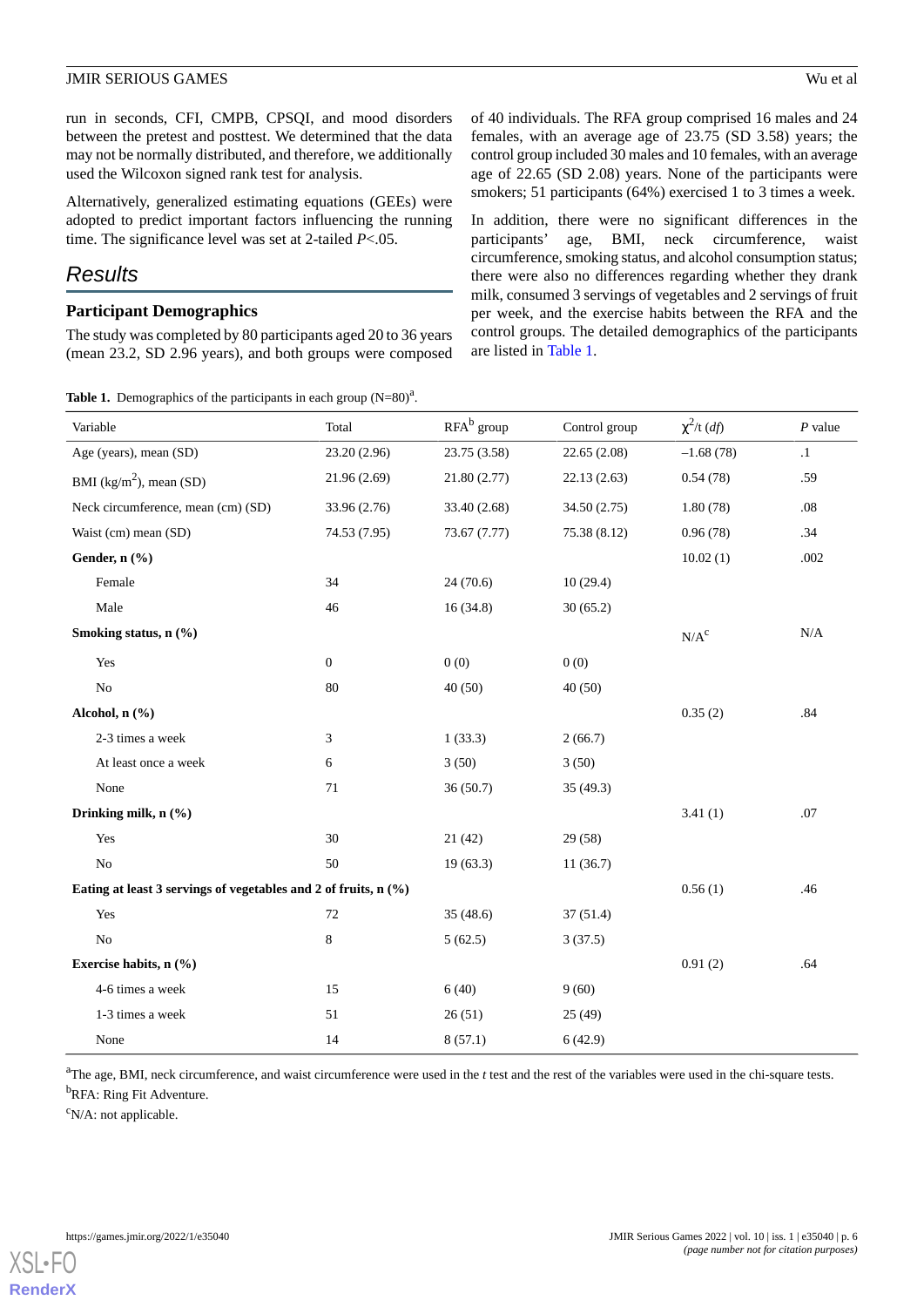#### **Intervention Outcomes**

#### *Comparison of Running Time*

After 4 weeks of the intervention, the time taken by the RFA group to complete the run (in seconds) decreased significantly from 611.75 seconds to 591.96 seconds for females (difference=–19.79; *P*=.03) and from 489.5 seconds to 466.94 seconds for males (difference=–22.56; *P*=.03) [\(Table 2\)](#page-7-0).

In contrast, the time taken by the control group to complete the run (in seconds) increased from 483.6 seconds to 491.83 seconds for males and decreased from 598.3 seconds to 583.8 seconds for females. However, the differences between the preintervention and postintervention periods were not significant.

#### *Heart Performance Indices*

After 4 weeks of the intervention, CFIPA\_run increased from 13.95 to 15.02 in females (difference=1.07, *P*=.11) and 16.54 to 17.38 in males (difference= $0.845$ ,  $P = .22$ ). CMPB run increased from 83.68 to 90.09 in females (difference=6.41,  $P=11$ ) and increased from 99.21 to 104.28 in males (difference=5.07, *P*=.22) ([Table 2\)](#page-7-0). In addition, no significant differences between the RFA and control groups were observed for CFIPA\_ walk, CMPB\_ walk, CFIPA\_ run, or CMPB\_ run.

#### *Psychological Factors*

In terms of mood disorders, the average score of the RFA group increased from 1.81 to 3.31 for males (difference=1.50, *P*=.04) and from 3.17 to 4.54 for females (difference=1.38, *P*=.06) ([Table 2\)](#page-7-0). The sleep quality score (CPSQI) increased from 4.81 to 5.56 (difference=0.75, *P*=.19) for males and from 5.75 to 6.21 (difference=0.46, *P*=.38) for females, but there was no statistically significant difference. In addition, no significant differences between the control groups were observed for sleep quality (CPSQI) or mood disorders.

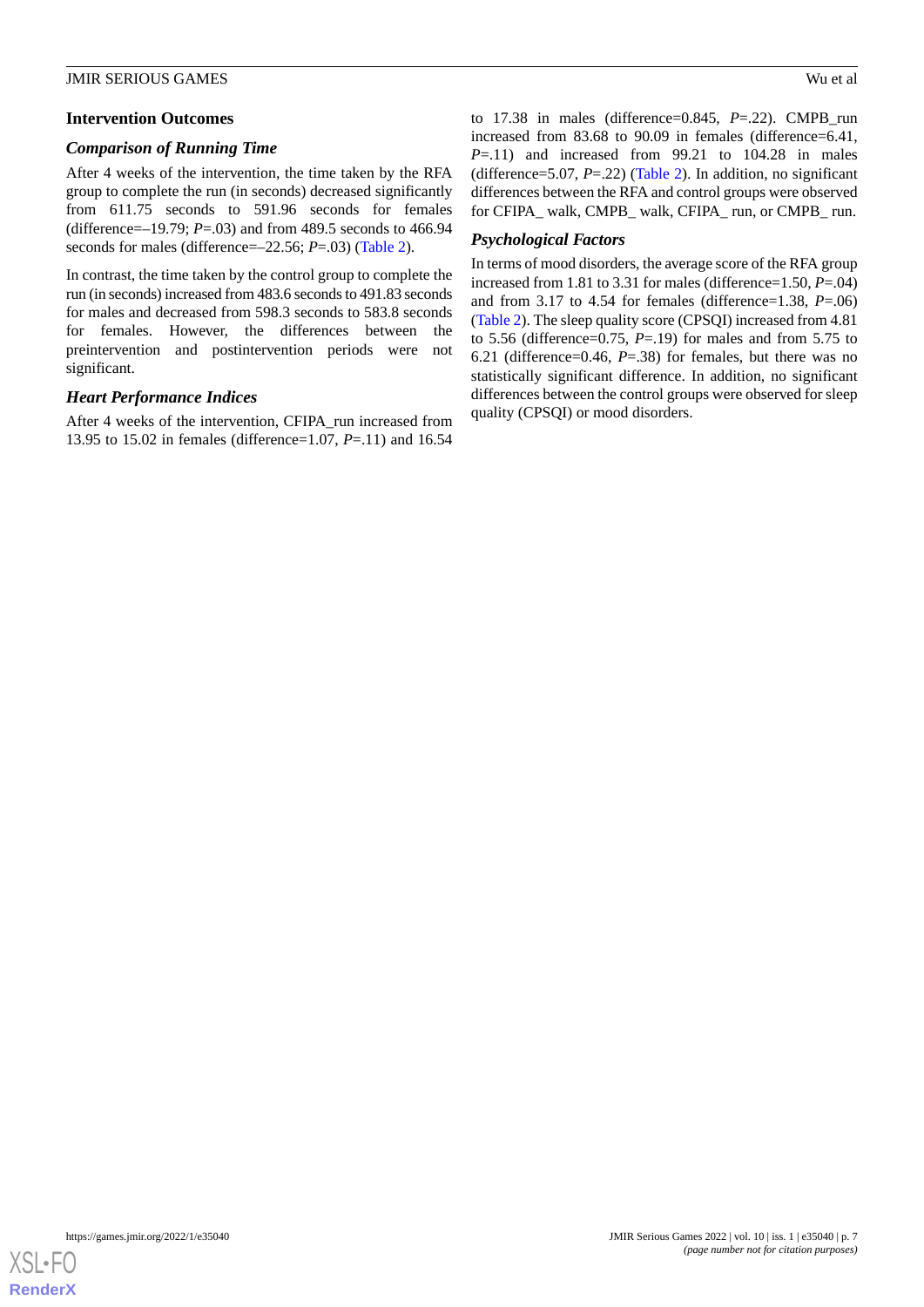## <span id="page-7-0"></span>**Table 2.** Comparison of run time, cardiac force index, and psychological factors after 4 weeks of intervention.

| Group                      | Pretest        | Posttest       | Difference      | $P$ value <sup>a</sup> |
|----------------------------|----------------|----------------|-----------------|------------------------|
| $RFA^b$ group              |                |                |                 |                        |
| <b>Females</b>             |                |                |                 |                        |
| Running seconds, mean (SD) | 611.75 (92.92) | 591.96 (87.39) | $-19.79(37.93)$ | .03                    |
| $CFIPA^c_$ walk, mean (SD) | 6.28(1.25)     | 6.22(1.75)     | $-0.06(1.72)$   | .55                    |
| $CMPBd$ walk, mean (SD)    | 37.66 (7.49)   | 37.29 (10.51)  | $-0.67(10.35)$  | .55                    |
| CFIPA_run, mean (SD)       | 13.95(3.59)    | 15.02(4.77)    | 1.07(3.24)      | .11                    |
| CMPB_run, mean (SD)        | 83.68 (21.56)  | 90.09 (28.64)  | 6.41(19.45)     | .11                    |
| Sleep quality, mean (SD)   | 5.75 (3.40)    | 6.21(2.64)     | 0.46(2.23)      | .38                    |
| Mood disorder, mean (SD)   | 3.17(2.71)     | 4.54(4.08)     | 1.38(3.06)      | .06                    |
| <b>Males</b>               |                |                |                 |                        |
| Running seconds, mean (SD) | 489.50 (65.53) | 466.94 (54.17) | $-22.56(36.11)$ | .03                    |
| CFIPA_walk, mean (SD)      | 6.37(0.81)     | 6.07(1.07)     | $-0.30(1.05)$   | .28                    |
| CMPB_walk, mean (SD)       | 38.24 (4.85)   | 36.44(6.43)    | $-1.80(6.33)$   | .28                    |
| CFIPA_run, mean (SD)       | 16.54(2.84)    | 17.38 (2.82)   | 0.845(1.95)     | .22                    |
| CMPB_run, mean (SD)        | 99.21 (17.07)  | 104.28 (16.93) | 5.07(11.69)     | .22                    |
| Sleep quality, mean (SD)   | 4.81(2.56)     | 5.56(2.71)     | 0.75(1.95)      | .19                    |
| Mood disorder, mean (SD)   | 1.81(2.90)     | 3.31 (3.98)    | 1.50(2.71)      | .04                    |
| Control group              |                |                |                 |                        |
| <b>Females</b>             |                |                |                 |                        |
| Running seconds, mean (SD) | 598.30 (79.38) | 583.80 (92.06) | $-14.50(39.96)$ | .24                    |
| CFIPA_walk, mean (SD)      | 6.50(1.03)     | 6.98(2.93)     | 0.48(2.76)      | .65                    |
| CMPB_walk, mean (SD)       | 39.01 (6.16)   | 41.87 (17.58)  | 2.86(16.59)     | .65                    |
| CFIPA_run, mean (SD)       | 13.32 (3.24)   | 14.12(4.66)    | 0.81(2.37)      | .14                    |
| CMPB_run, mean (SD)        | 79.90 (19.46)  | 84.74 (27.94)  | 4.85(14.21)     | .14                    |
| Sleep quality, mean (SD)   | 3.90(3.57)     | 3.80(2.10)     | 0.70(2.32)      | .34                    |
| Mood disorder, mean (SD)   | 5.80(2.57)     | 6.50(2.91)     | $-0.10(3.54)$   | .86                    |
| <b>Males</b>               |                |                |                 |                        |
| Running seconds, mean (SD) | 483.60 (47.92) | 491.83 (51.97) | 8.23 (40.05)    | .33                    |
| CFIPA walk, mean (SD)      | 7.17(1.20)     | 7.15(1.85)     | $-0.02(1.50)$   | .45                    |
| CMPB walk, mean (SD)       | 43.03 (7.23)   | 42.90 (11.10)  | $-0.12(9.00)$   | .45                    |
| CFIPA_run, mean (SD)       | 18.48 (4.37)   | 18.81 (3.45)   | 0.33(2.43)      | .21                    |
| CMPB_run, mean (SD)        | 110.89 (26.22) | 112.85 (20.70) | 1.95(14.59)     | .21                    |
| Sleep quality, mean (SD)   | 5.93(2.74)     | 5.37(2.77)     | $-0.57(2.50)$   | .26                    |
| Mood disorder, mean (SD)   | 2.90(3.04)     | 4.07(2.91)     | 1.17(4.09)      | .15                    |

<sup>a</sup> obtained from the Wilcoxon signed rank test.

b<sub>CFIPA</sub>: cardiac force index peak acceleration.

<sup>c</sup>CMPB: centimeters per beat.

<sup>d</sup>RFA: Ring Fit Adventure.

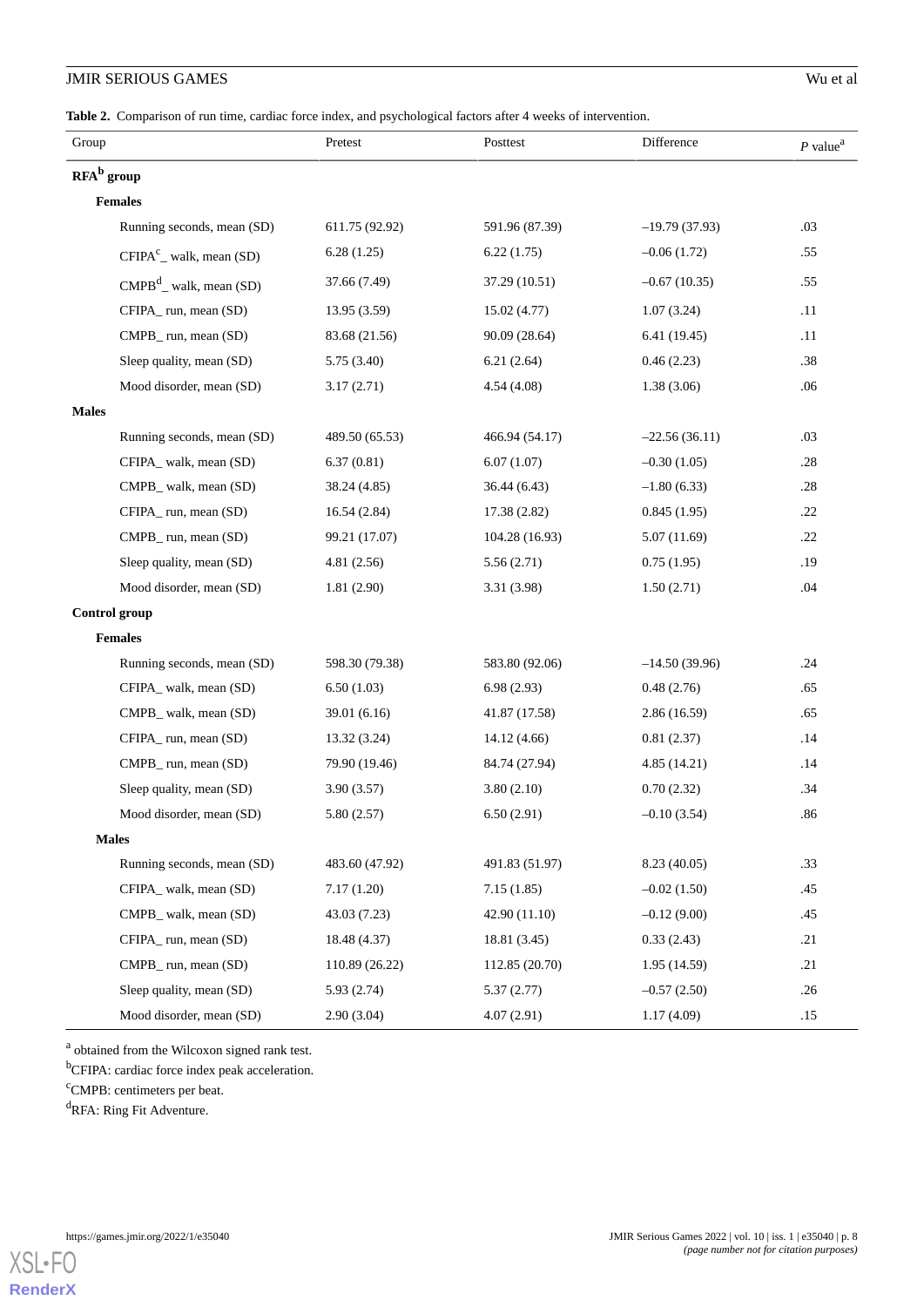# **Predicted Physical Factors Affecting the Completion of the 1600-Meter Run**

We used linear regression to select the variables with a significance level at *P*<.05. A prediction model was established using GEEs, and the BioHarness 3.0 parameters were introduced to identify factors that affected the time taken by the 80 participants to complete the run. The explanatory power of the model was 66.3%  $(R^2=0.663)$ . The results indicated that sex, exercise habits, alcohol consumption status, CMPB\_ run, age,

and BMI were important factors that affected the time taken for completing the run. If variables such as the group, sex, age, sleep quality, mood disorder, BMI, neck circumference, and waist circumference were controlled, those who exercised 4 to 6 times per week took 48.02 seconds less to complete the run (95% CI $-85.65$  to  $-10.38$ ), and compared to nondrinkers, those who consumed alcohol 4 to 6 times per week took 45.83 seconds more to complete the run (95% CI 6.64 to 85.01). Furthermore, each additional unit of CMPB\_ run corresponded to a decrease of 0.89 seconds in run time (95% CI –1.37 to –0.4) ([Table 3](#page-8-0)).

<span id="page-8-0"></span>**Table 3.** Predicted physical factors affecting the completion of the 1600-meter run.

| Variable                   | Beta (95% CI)                      | $P$ value |
|----------------------------|------------------------------------|-----------|
| Group                      |                                    |           |
| $RFA^a$                    | $-6.24$ ( $-32.04$ to 19.57)       | .64       |
| Control                    | $N/A^b$                            | N/A       |
| Gender                     |                                    |           |
| Male                       | $-96.10$ ( $-125.25$ to $-66.94$ ) | < .001    |
| Female                     | N/A                                | N/A       |
| <b>Exercise habits</b>     |                                    |           |
| 4-6 times a week           | $-48.02$ ( $-85.65$ to $-10.38$ )  | .01       |
| 1-3 times a week           | $-25.88$ $(-57.20$ to 5.45)        | .11       |
| None                       | N/A                                | $\rm N/A$ |
| <b>Alcohol consumption</b> |                                    |           |
| 2-3 times a week           | 45.83 (6.64 to 85.01)              | .02       |
| At least once a week       | $-1.66$ ( $-42.28$ to 38.96)       | .94       |
| None                       | $\rm N/A$                          | $\rm N/A$ |
| Age                        | 3.68 (0.02 to 7.34)                | .05       |
| Sleep quality              | $2.13 (-0.86 \text{ to } 5.13)$    | .16       |
| Mood disorder              | $-1.58$ ( $-4.20$ to 1.03)         | .24       |
| $CMPBc$ _run               | $-0.89$ ( $-1.37$ to $-0.40$ )     | < 0.001   |
| BMI                        | 10.02 (3.17 to 16.87)              | .004      |
| Neck circumference         | 1.54 $(-1.89$ to 4.98)             | .38       |
| Waist                      | $-0.23$ ( $-1.37$ to 0.91)         | .69       |

<sup>a</sup>RFA: Ring Fit Adventure.

 $b_{N/A}$ : not applicable.

<sup>c</sup>CMPB: centimeters per beat.

# *Discussion*

# **Principal Findings**

To our knowledge, this is the first study assessing the effect of a Nintendo RFA exergame on running completion time of adults after an intervention. As a study that incorporated a popular exergame (RFA) into the intervention implemented among students, in addition to assessing physical fitness and changes in the time it took to complete a run, this study also investigated the changes in the participants'sleep quality and psychological factors related to mood disorder.

[XSL](http://www.w3.org/Style/XSL)•FO **[RenderX](http://www.renderx.com/)**

In the RFA group, after 4 weeks of intervention, the completion time for the 1600-meter run decreased significantly for male and female participants, which was consistent with the findings of a previous study [\[11](#page-11-0)]. For example, a meta-analysis of studies conducted with children and adolescents found that previous exergames, such as Wii Fit and Dance Revolution, demonstrated similar physiological benefits [[11\]](#page-11-0).

Another 3-group randomized controlled trial of obese teenagers aged between 15 and 19 years reported that those who were encouraged to cooperatively play Wii Fit for 40 to 60 minutes per day lost substantially more weight and had an elevated self-identity [[35,](#page-12-2)[36](#page-12-3)]. In addition, similar exergames on Xbox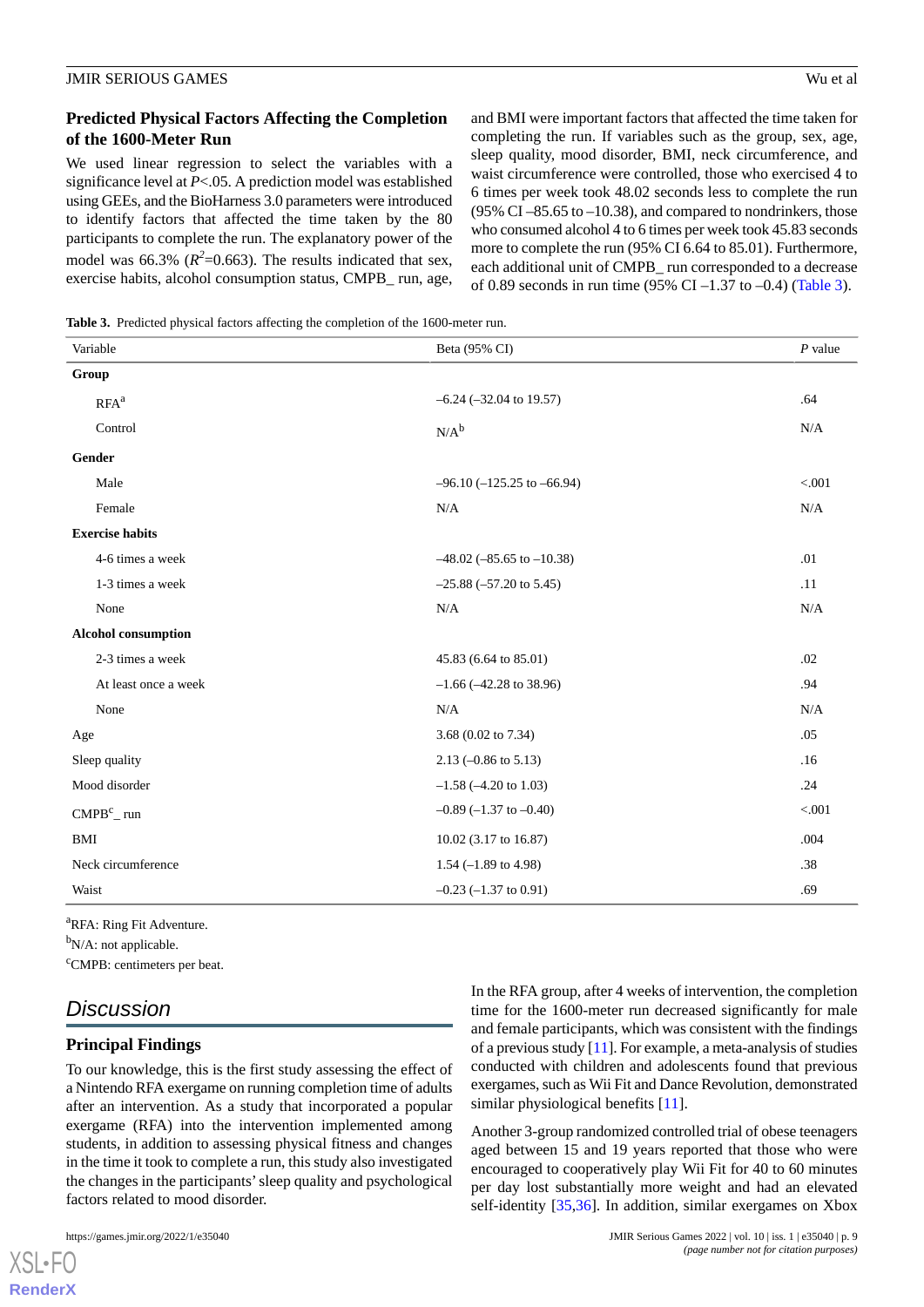Kinect (Microsoft Corp) exhibited a positive effect on physical fitness and emotional cognition [\[37\]](#page-12-4) and were proven to enhance the dynamic balance of the lower limbs [[38\]](#page-12-5). Both these benefits were attributed to the fact that Xbox Kinect required users to actively move in a given space by making the tasks dynamic [[39\]](#page-12-6) and introduced training programs that promoted visual feedback and dynamic balance [\[40](#page-12-7)].

Furthermore, a study provided preliminary evidence that Wii Fit could encourage people to exercise, thereby alleviating fatigue and reducing their body weight, waist circumference, anxiety level, and overall pain intensity [\[41](#page-12-8)]. Among traditional training programs, high-intensity interval training and similar methods use short-term high-intensity exercises to increase cardiorespiratory fitness and maximum oxygen consumption [[42\]](#page-12-9). Moreover, a relatively short exercise time can effectively improve aerobic metabolism [\[43](#page-12-10),[44\]](#page-12-11).

However, it remains unknown whether individuals can sustain such exercises over an extended period. In contrast, by combining exercise with digital games, emerging exergames can integrate physical activities with cognitive tasks and facilitate players to engage in physical activity according to visual, audio, and sensational feedback [\[45](#page-12-12)]. In addition, its user stickiness is strong owing to the introduction of multiple levels. Although this study did not include elderly individuals as part of the study population, similar research indicated that their experience with exergames was positive [\[46](#page-12-13)]. Exergames could also be used for rehabilitation purposes, as a study suggested that rehabilitation through Wii Fit achieved satisfactory therapeutic effects [\[47](#page-12-14)]. A recent study that adopted RFA as an intervention found that after 8 weeks, the chronic low back pain of participants was effectively alleviated [\[8](#page-10-7)]. The high level of movement they provide and the reduced cost of interactive modern technology have made exergames increasingly popular [\[48](#page-12-15)]; therefore, their application in health promotion is considered a future trend [\[49](#page-12-16)].

#### **Influence of Exergames on Psychological Factors**

The existing studies on the effects of exergames on social and psychological factors, such as sleep quality and mood disorders, are somewhat limited. Our research indicated no significant changes in sleep quality after the intervention. The CPSQI adopted in this study is a psychometrically reliable measure of sleep quality and sleep disorders in patients with primary insomnia [[25\]](#page-11-14). Although a study found that 6 weeks of Xbox Kinect training could improve the sleep quality of elderly individuals and alleviate their anxiety symptoms [\[50](#page-12-17)], this study did not reach a similar conclusion.

Alternatively, the BSRS-5 scale used in this study to measure mood disorders can be used to assess psychological symptoms, including anxiety, depression, hostility, interpersonal sensitivity, and difficulty falling asleep [[26,](#page-11-15)[28](#page-11-17),[51\]](#page-12-18). The modified BSRS-5 was found to rapidly detect mood disorders in a previous Taiwanese study and showed high validity and reliability among the general public as well as patients with mental or medical diseases [[26\]](#page-11-15). In this study, although the BSRS-5 scores of males (1.81 to 3.31) and females (3.17 to 4.54) in the RFA group increased considerably after the intervention, they did not reach the category of mild mood disorder (BSRS-5 score>6). At

present, no studies have used the BSRS-5 to explore the effectiveness of exergames. Although a study suggested that exergames could alleviate anxiety symptoms [[41\]](#page-12-8), a different questionnaire was used.

Therefore, more relevant research may be required to provide further evidence. The increased mood disorders in this study were likely because the pretest was performed immediately before the Lunar New Year Festival, whereas the posttest was performed after the holiday and before the midterm examinations, during which the participants were possibly more stressed. Some researchers also pointed out that during the COVID-19 pandemic, even low-threshold and mild psychological reactions could provoke intense mood disorder reactions [[52\]](#page-12-19).

### **Predicted Physical Factors Affecting the Completion of the 1600-Meter Run**

This study proposed a new index, CMPB, based on the original CFI. CMPB refers to the distance (in cm) the body can move during each heartbeat, which makes it easier for the public to understand. Our study showed that sex, exercise habits, alcohol consumption status, CMPB\_run, age, and BMI were important factors that affected an individual's performance in the 1600-meter run. A previous study found that the older the person, the longer the run completion time  $[16]$  $[16]$ , which was consistent with our findings. In addition, our study included exercise habits as a variable and found that compared to those who did not have an exercise habit, participants who regularly exercised 4 to 6 times a week required substantially less time to complete the 1600-meter run, which was consistent with the result of another study [\[53](#page-12-20)].

Moreover, we found that compared to nondrinkers, participants who consumed alcohol 2 to 3 times a week took significantly longer to complete the run, which was consistent with the findings of a previous study that focused on the correlation between alcohol consumption and exercise [\[54](#page-12-21),[55](#page-12-22)]. Furthermore, our study showed that each additional unit increase in CMPB\_run reduced the time required to complete the run, and the difference was statistically significant. This was in line with the results of a CFI study  $[16]$  $[16]$ , which indicated that CMPB could provide good predictions similar to those of CFI. However, further research is required to support this conclusion.

Finally, our study used the novel Zephyr BioPatch device. As a result, the participants were no longer required to wear a strap on the lower edge of the chest for the Zephyr BioHarness 3.0 module to take measurements, which previously prevented women from participating [[16\]](#page-11-5). Therefore, the CMPB indicator allowed measurements to be taken among female participants and thus identify sex-specific differences.

#### **Strengths and Limitations**

This study had several strengths. First, the study found that RFA provided an opportunity for indoor exercise during the COVID-19 pandemic [[56\]](#page-13-0). In addition, users' constant engagement in training and activities could be encouraged by different elements in the game. Second, aside from running performance, this study also investigated the effect of RFA on sleep quality and mood disorders. Third, a new index, CMPB,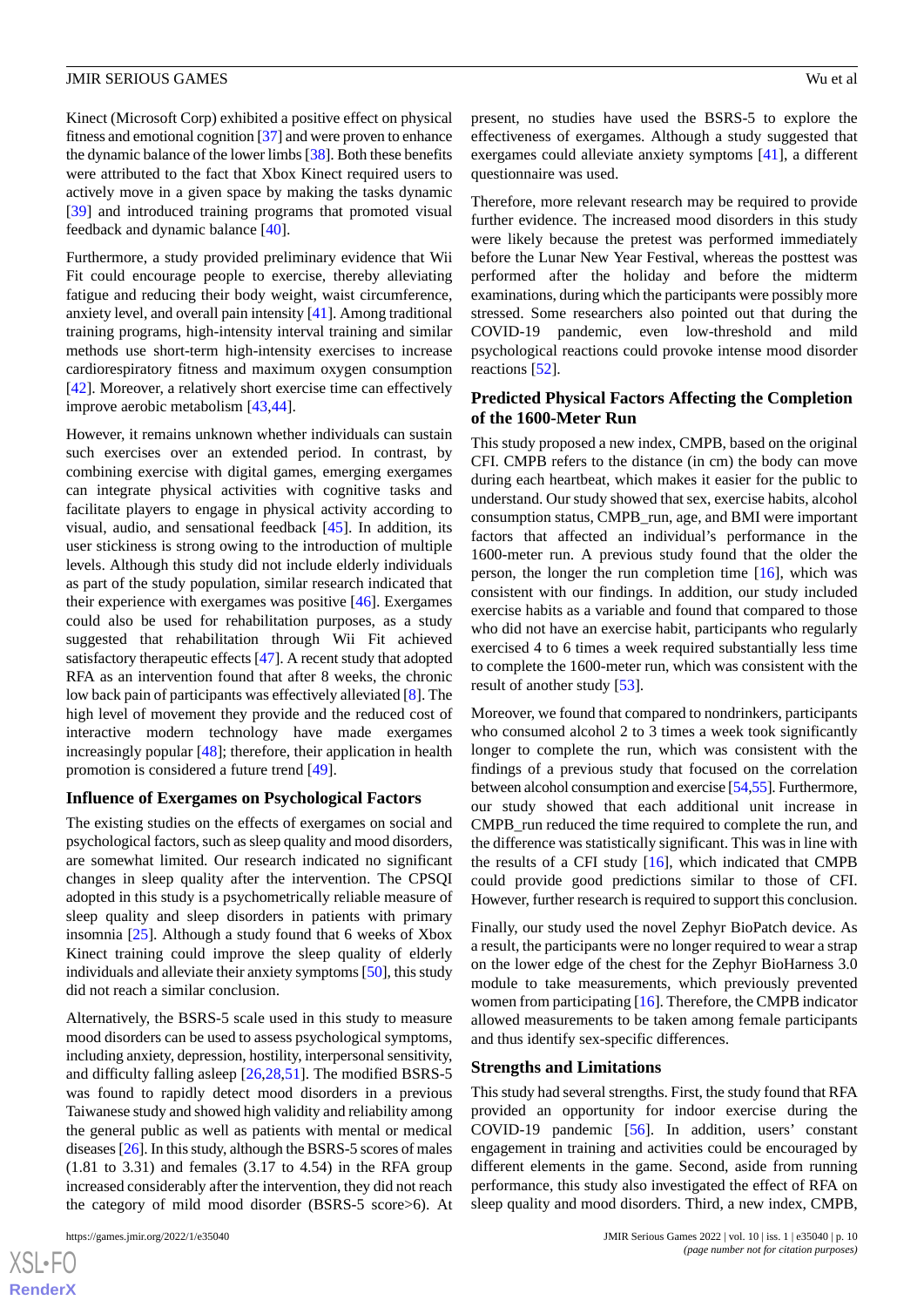was proposed based on the original CFI. Hence, the CMPB allows for easier comprehension and shares the same important factors in predicting the time required to complete the run.

However, this study had some limitations. First, the participants were limited to military students (college, master, and doctoral students) in northern Taiwan. Second, the study did not explore potential interfering elements, such as lifestyle habits and environmental factors. In addition, healthy participants may have contributed to a plateau effect, as their performance was already close to an optimal level [[14\]](#page-11-3).

# **Conclusions**

This study found that training using RFA could maintain or improve users' physical fitness. Therefore, RFA provides a good solution for people who engage in distance learning for a prolonged period or those who do not have sufficient time for exercise. Exergames not only serve as an alternative for exercising at home but also show the potential to evolve with societal changes.

# **Acknowledgments**

The authors would like to thank the staff and researchers at the National Defense Medical Center, Tri-Service General Hospital and the Taoyuan Armed Forces General Hospital. The study received assistance of the Department of Medical Education and Research, Taichung Armed Forces General Hospital. The funder had no role in the preparation, review, or approval of the manuscript, or in the decision to submit the manuscript for publication. This study was supported by grants from the Research Fund of the Taoyuan Armed Forces General Hospital (grants AFTYGH-D-109035, AFTYGH-D-111024, and TYAFGH-D-111038), National Defense Medical Center (grants MND-MAB-110-136 and MND-MAB-D-111091), and Taichung Armed Forces General Hospital (grant TCAFGH-E-110040), Taiwan. In particular, the authors thank General Pao-Yu Chen who supports the series of cardiac force studies and currently serves as the Chief of the General Staff of the Republic of China Armed Forces in Taiwan. The cardiac force studies won the National Innovation Award renewal and the Excelsior Award 2021.

# **Conflicts of Interest**

None declared.

# **Multimedia Appendix 1**

<span id="page-10-0"></span>CONSORT-EHEALTH checklist (V 1.6.1). [[PDF File \(Adobe PDF File\), 1155 KB](https://jmir.org/api/download?alt_name=games_v10i1e35040_app1.pdf&filename=1f6ea1e4377da8f70498cc9e635609ec.pdf)-[Multimedia Appendix 1\]](https://jmir.org/api/download?alt_name=games_v10i1e35040_app1.pdf&filename=1f6ea1e4377da8f70498cc9e635609ec.pdf)

# <span id="page-10-1"></span>**References**

- <span id="page-10-2"></span>1. Coronavirus disease (COVID-19) pandemic. World Health Organization. 2020. URL: [https://www.who.int/emergencies/](https://www.who.int/emergencies/diseases/novel-coronavirus-2019) [diseases/novel-coronavirus-2019](https://www.who.int/emergencies/diseases/novel-coronavirus-2019) [accessed 2021-09-20]
- <span id="page-10-3"></span>2. Hall G, Laddu DR, Phillips SA, Lavie CJ, Arena R. A tale of two pandemics: How will COVID-19 and global trends in physical inactivity and sedentary behavior affect one another? Prog Cardiovasc Dis 2020 Apr:108-110 [\[FREE Full text\]](http://europepmc.org/abstract/MED/32277997) [doi: 10.1016/*i.pcad.2020.04.005*] [Medline: [32277997\]](http://www.ncbi.nlm.nih.gov/entrez/query.fcgi?cmd=Retrieve&db=PubMed&list_uids=32277997&dopt=Abstract)
- <span id="page-10-4"></span>3. Ozemek C, Lavie CJ, Rognmo. Global physical activity levels-need for intervention. Prog Cardiovasc Dis 2019 Mar;62(2):102-107. [doi: [10.1016/j.pcad.2019.02.004](http://dx.doi.org/10.1016/j.pcad.2019.02.004)] [Medline: [30802461\]](http://www.ncbi.nlm.nih.gov/entrez/query.fcgi?cmd=Retrieve&db=PubMed&list_uids=30802461&dopt=Abstract)
- <span id="page-10-5"></span>4. Sekulic D, Blazevic M, Gilic B, Kvesic I, Zenic N. Prospective analysis of levels and correlates of physical activity during COVID-19 pandemic and imposed rules of social distancing; gender specific study among adolescents from Southern Croatia. Sustainability 2020 May;12(10):4072. [doi: [10.3390/su12104072](http://dx.doi.org/10.3390/su12104072)]
- <span id="page-10-6"></span>5. Ainsworth BE, Haskell WL, Herrmann SD, Meckes N, Bassett DRJR, Tudor-Locke C, et al. 2011 compendium of physical activities: a second update of codes and MET values. Med Sci Sports Exerc 2011 Aug;43(8):1575-1581. [doi: [10.1249/MSS.0b013e31821ece12](http://dx.doi.org/10.1249/MSS.0b013e31821ece12)] [Medline: [21681120\]](http://www.ncbi.nlm.nih.gov/entrez/query.fcgi?cmd=Retrieve&db=PubMed&list_uids=21681120&dopt=Abstract)
- <span id="page-10-7"></span>6. Thompson PD, Baggish AL, Franklin B, Jaworski C, Riebe D. American College of Sports Medicine expert consensus statement to update recommendations for screening, staffing, and emergency policies to prevent cardiovascular events at health fitness facilities. Curr Sports Med Rep 2020 Jun;19(6):223-231. [doi: [10.1249/JSR.0000000000000721\]](http://dx.doi.org/10.1249/JSR.0000000000000721) [Medline: [32516193](http://www.ncbi.nlm.nih.gov/entrez/query.fcgi?cmd=Retrieve&db=PubMed&list_uids=32516193&dopt=Abstract)]
- <span id="page-10-8"></span>7. Biswas A, Oh PI, Faulkner GE, Bajaj RR, Silver MA, Mitchell MS, et al. Sedentary time and its association with risk for disease incidence, mortality, and hospitalization in adults: a systematic review and meta-analysis. Ann Intern Med 2015 Jan;162(2):123-132. [doi: [10.7326/M14-1651](http://dx.doi.org/10.7326/M14-1651)] [Medline: [25599350](http://www.ncbi.nlm.nih.gov/entrez/query.fcgi?cmd=Retrieve&db=PubMed&list_uids=25599350&dopt=Abstract)]
- <span id="page-10-9"></span>8. Sato T, Shimizu K, Shiko Y, Kawasaki Y, Orita S, Inage K, et al. Effects of nintendo ring fit adventure exergame on pain and psychological factors in patients with chronic low back pain. Games Health J 2021 Jun;10(3):158-164. [doi: [10.1089/g4h.2020.0180\]](http://dx.doi.org/10.1089/g4h.2020.0180) [Medline: [33891508\]](http://www.ncbi.nlm.nih.gov/entrez/query.fcgi?cmd=Retrieve&db=PubMed&list_uids=33891508&dopt=Abstract)
- 9. Bond S, Laddu DR, Ozemek C, Lavie CJ, Arena R. Exergaming and virtual reality for health: implications for cardiac rehabilitation. Curr Probl Cardiol 2021 Mar;46(3):100472. [doi: [10.1016/j.cpcardiol.2019.100472\]](http://dx.doi.org/10.1016/j.cpcardiol.2019.100472) [Medline: [31606141\]](http://www.ncbi.nlm.nih.gov/entrez/query.fcgi?cmd=Retrieve&db=PubMed&list_uids=31606141&dopt=Abstract)
- 10. Peng W, Crouse JC, Lin J. Using active video games for physical activity promotion: a systematic review of the current state of research. Health Educ Behav 2013 Apr;40(2):171-192. [doi: [10.1177/1090198112444956\]](http://dx.doi.org/10.1177/1090198112444956) [Medline: [22773597\]](http://www.ncbi.nlm.nih.gov/entrez/query.fcgi?cmd=Retrieve&db=PubMed&list_uids=22773597&dopt=Abstract)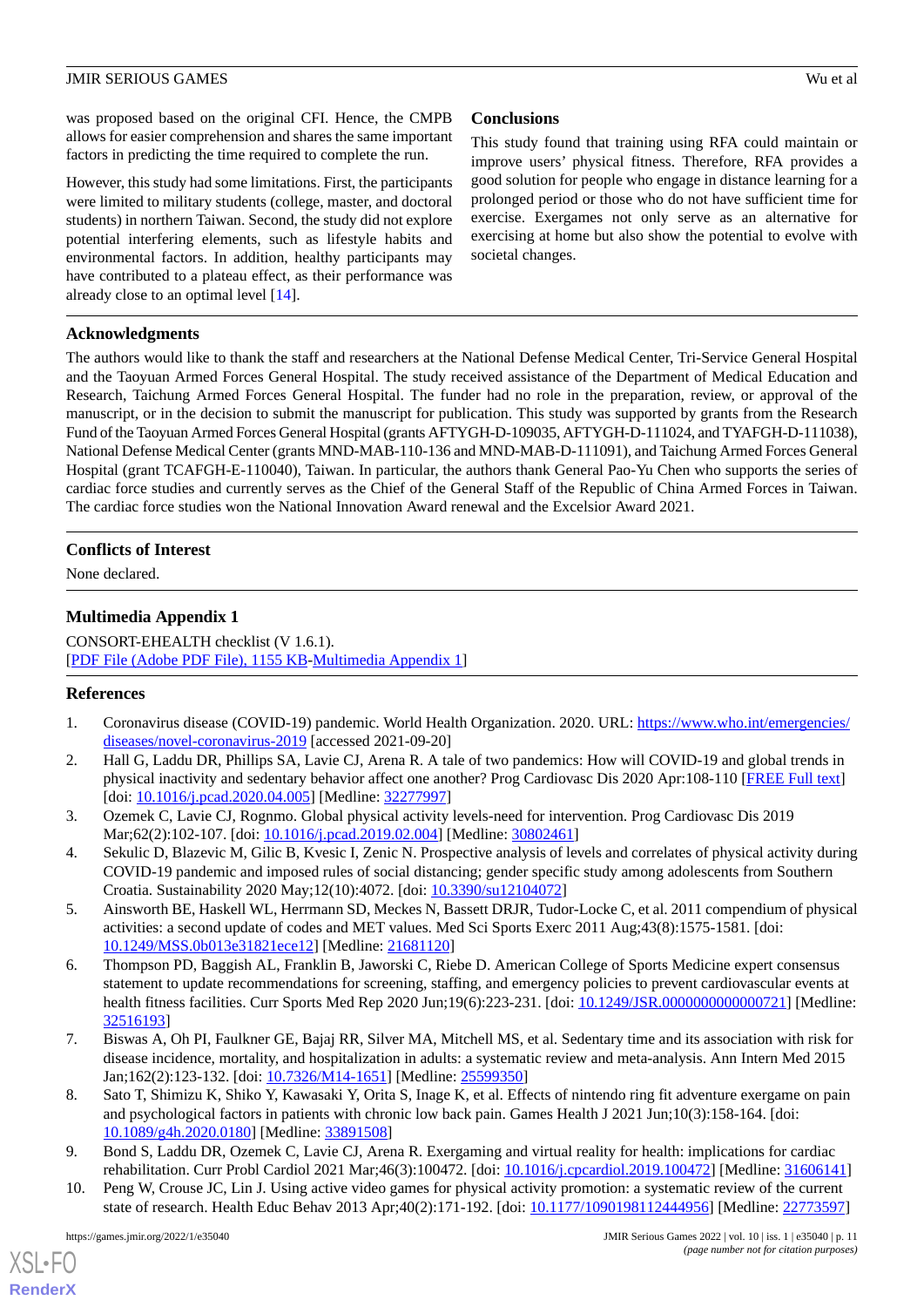- <span id="page-11-0"></span>11. Gao Z, Chen S, Pasco D, Pope Z. A meta-analysis of active video games on health outcomes among children and adolescents. Obes Rev 2015 Sep;16(9):783-794. [doi: [10.1111/obr.12287\]](http://dx.doi.org/10.1111/obr.12287) [Medline: [25943852\]](http://www.ncbi.nlm.nih.gov/entrez/query.fcgi?cmd=Retrieve&db=PubMed&list_uids=25943852&dopt=Abstract)
- <span id="page-11-1"></span>12. Pompeu JE, Arduini LA, Botelho AR, Fonseca MBF, Pompeu SMAA, Torriani-Pasin C, et al. Feasibility, safety and outcomes of playing Kinect Adventures!™ for people with Parkinson's disease: a pilot study. Physiotherapy 2014 Jun;100(2):162-168. [doi: [10.1016/j.physio.2013.10.003](http://dx.doi.org/10.1016/j.physio.2013.10.003)] [Medline: [24703891\]](http://www.ncbi.nlm.nih.gov/entrez/query.fcgi?cmd=Retrieve&db=PubMed&list_uids=24703891&dopt=Abstract)
- <span id="page-11-2"></span>13. Deutsch JE, Brettler A, Smith C, Welsh J, John R, Guarrera-Bowlby P, et al. Nintendo wii sports and wii fit game analysis, validation, and application to stroke rehabilitation. Top Stroke Rehabil 2015 Jan;18(6):701-719. [doi: [10.1310/tsr1806-701](http://dx.doi.org/10.1310/tsr1806-701)] [Medline: [22436308](http://www.ncbi.nlm.nih.gov/entrez/query.fcgi?cmd=Retrieve&db=PubMed&list_uids=22436308&dopt=Abstract)]
- <span id="page-11-4"></span><span id="page-11-3"></span>14. Wan Yunus F, Tan XZ, Romli MH. Investigating the feasibility of exergame on sleep and emotion among university students. Games Health J 2020 Dec;9(6):415-424. [doi: [10.1089/g4h.2019.0077\]](http://dx.doi.org/10.1089/g4h.2019.0077)
- <span id="page-11-5"></span>15. Viana RB, Alves CL, Vieira CA, Vancini RL, Campos MH, Gentil P, et al. Anxiolytic effects of a single session of the exergame zumba fitness on healthy young women. Games Health J 2017 Dec;6(6):365-370. [doi: [10.1089/g4h.2017.0085](http://dx.doi.org/10.1089/g4h.2017.0085)] [Medline: [29077484](http://www.ncbi.nlm.nih.gov/entrez/query.fcgi?cmd=Retrieve&db=PubMed&list_uids=29077484&dopt=Abstract)]
- <span id="page-11-6"></span>16. Hsiao PJ, Chiu CC, Lin KH, Hu FK, Tsai PJ, Wu CT, et al. Usability of wearable devices with a novel cardiac force index for estimating the dynamic cardiac function: observational study. JMIR Mhealth Uhealth 2020 Jul;8(7):e15331 [\[FREE Full](https://mhealth.jmir.org/2020/7/e15331/) [text](https://mhealth.jmir.org/2020/7/e15331/)] [doi: [10.2196/15331\]](http://dx.doi.org/10.2196/15331) [Medline: [32706725\]](http://www.ncbi.nlm.nih.gov/entrez/query.fcgi?cmd=Retrieve&db=PubMed&list_uids=32706725&dopt=Abstract)
- <span id="page-11-7"></span>17. Chiang KT, Tu MY, Lin YJ, Hsin YH, Chiu YL, Li FL, et al. A cardiac force index applied to the G tolerance test and surveillance among male military aircrew. Int J Environ Res Public Health 2021 Aug;18(16):8832 [[FREE Full text](https://www.mdpi.com/resolver?pii=ijerph18168832)] [doi: [10.3390/ijerph18168832](http://dx.doi.org/10.3390/ijerph18168832)] [Medline: [34444580\]](http://www.ncbi.nlm.nih.gov/entrez/query.fcgi?cmd=Retrieve&db=PubMed&list_uids=34444580&dopt=Abstract)
- <span id="page-11-8"></span>18. Chu CM. The method and device for evaluating cardiac workload (unpublished data). In: P248-2166801. Taiwan: Invention Intellectual Property Office; Dec 2021.
- <span id="page-11-9"></span>19. Li YC, Wu SK, Cairney J, Hsieh CY. Motor coordination and health-related physical fitness of children with developmental coordination disorder: a three-year follow-up study. Res Dev Disabil 2011 Nov;32(6):2993-3002. [doi: [10.1016/j.ridd.2011.04.009\]](http://dx.doi.org/10.1016/j.ridd.2011.04.009) [Medline: [21632207\]](http://www.ncbi.nlm.nih.gov/entrez/query.fcgi?cmd=Retrieve&db=PubMed&list_uids=21632207&dopt=Abstract)
- <span id="page-11-11"></span><span id="page-11-10"></span>20. Zephyr Technology. Zephyr BioPatch Monitoring Device for Human Performance (HP). Measure Performance in a New Way. URL:<https://www.zephyranywhere.com/media/download/zephyr-performance-biopatch-hp-brochure.pdf> [accessed 2021-01-02]
- <span id="page-11-12"></span>21. Ainsworth BE, Haskell WL, Whitt MC, Irwin ML, Swartz AM, Strath SJ, et al. Compendium of physical activities: an update of activity codes and MET intensities. Med Sci Sports Exerc 2000 Sep;32(9):S498-S504. [Medline: [10993420](http://www.ncbi.nlm.nih.gov/entrez/query.fcgi?cmd=Retrieve&db=PubMed&list_uids=10993420&dopt=Abstract)]
- <span id="page-11-13"></span>22. Miyachi M, Yamamoto K, Ohkawara K, Tanaka S. METs in adults while playing active video games: a metabolic chamber study. Med Sci Sports Exerc 2010 Jun;42(6):1149-1153. [doi: [10.1249/MSS.0b013e3181c51c78\]](http://dx.doi.org/10.1249/MSS.0b013e3181c51c78) [Medline: [19997034\]](http://www.ncbi.nlm.nih.gov/entrez/query.fcgi?cmd=Retrieve&db=PubMed&list_uids=19997034&dopt=Abstract)
- <span id="page-11-14"></span>23. Buysse DJ, Reynolds CF, Monk TH, Berman SR, Kupfer DJ. The Pittsburgh Sleep Quality Index: a new instrument for psychiatric practice and research. Psychiatry Res 1989 May;28(2):193-213. [doi: [10.1016/0165-1781\(89\)90047-4\]](http://dx.doi.org/10.1016/0165-1781(89)90047-4) [Medline: [2748771\]](http://www.ncbi.nlm.nih.gov/entrez/query.fcgi?cmd=Retrieve&db=PubMed&list_uids=2748771&dopt=Abstract)
- <span id="page-11-15"></span>24. Lu T, Li Y, Xia P, Zhang G, Wu D. Analysis on reliability and validity of the Pittsburgh sleep quality index. Chongqing Med 2014;36:260-263.
- <span id="page-11-16"></span>25. Tsai PS, Wang SY, Wang MY, Su CT, Yang TT, Huang CJ, et al. Psychometric evaluation of the Chinese version of the Pittsburgh Sleep Quality Index (CPSQI) in primary insomnia and control subjects. Qual Life Res 2005 Oct;14:1943-1952. [doi: [10.1007/s11136-005-4346-x](http://dx.doi.org/10.1007/s11136-005-4346-x)] [Medline: [16155782\]](http://www.ncbi.nlm.nih.gov/entrez/query.fcgi?cmd=Retrieve&db=PubMed&list_uids=16155782&dopt=Abstract)
- <span id="page-11-17"></span>26. Lee MB, Liao SC, Lee YJ, Wu CH, Tseng MC, Gau SF, et al. Development and verification of validity and reliability of a short screening instrument to identify psychiatric morbidity. J Formos Med Assoc 2003 Oct;102(10):687-694. [Medline: [14691593](http://www.ncbi.nlm.nih.gov/entrez/query.fcgi?cmd=Retrieve&db=PubMed&list_uids=14691593&dopt=Abstract)]
- <span id="page-11-18"></span>27. Lee JL, Lee MB, Liao SC, Chang CM, Sung SC, Chiang HC, et al. Prevalence of suicidal ideation and associated risk factors in the general population. J Formos Med Assoc 2010 Feb;109(2):138-147 [[FREE Full text](https://linkinghub.elsevier.com/retrieve/pii/S0929-6646(10)60034-4)] [doi: [10.1016/S0929-6646\(10\)60034-4\]](http://dx.doi.org/10.1016/S0929-6646(10)60034-4) [Medline: [20206838](http://www.ncbi.nlm.nih.gov/entrez/query.fcgi?cmd=Retrieve&db=PubMed&list_uids=20206838&dopt=Abstract)]
- <span id="page-11-19"></span>28. Lung FW, Lee MB. The five-item Brief-Symptom Rating Scale as a suicide ideation screening instrument for psychiatric inpatients and community residents. BMC Psychiatry 2008 Jul;8:53 [[FREE Full text\]](https://bmcpsychiatry.biomedcentral.com/articles/10.1186/1471-244X-8-53) [doi: [10.1186/1471-244X-8-53\]](http://dx.doi.org/10.1186/1471-244X-8-53) [Medline: [18597675](http://www.ncbi.nlm.nih.gov/entrez/query.fcgi?cmd=Retrieve&db=PubMed&list_uids=18597675&dopt=Abstract)]
- <span id="page-11-20"></span>29. Wu CY, Lee JL, Lee MB, Liao SC, Chang CM, Chen HS, et al. Predictive validity of a five-item symptom checklist to screen psychiatric morbidity and suicide ideation in general population and psychiatric settings. J Formos Med Assoc 2016 Jun;115(6):395-403 [[FREE Full text](https://linkinghub.elsevier.com/retrieve/pii/S0929-6646(15)00174-6)] [doi: [10.1016/j.jfma.2015.05.004\]](http://dx.doi.org/10.1016/j.jfma.2015.05.004) [Medline: [26141706\]](http://www.ncbi.nlm.nih.gov/entrez/query.fcgi?cmd=Retrieve&db=PubMed&list_uids=26141706&dopt=Abstract)
- <span id="page-11-21"></span>30. Chu CM. Method for detecting cardiac status, method for monitoring cardiac status during Exercise, and apparatus for monitoring cardiac status. United States Patent No.US20160058314A1. URL: [https://patents.google.com/patent/](https://patents.google.com/patent/US20160058314?oq=chu+chi+ming+cfi) [US20160058314?oq=chu+chi+ming+cfi](https://patents.google.com/patent/US20160058314?oq=chu+chi+ming+cfi) [accessed 2021-01-29]
- 31. Chu CM. Method for detecting cardiac status, method for monitoring cardiac status during exercise and apparatus for monitoring cardiac status. Taiwan Patent No. TW103130141A. URL: [https://patents.google.com/patent/](https://patents.google.com/patent/US20160058314?oq=chu+chi+ming+cfi) [US20160058314?oq=chu+chi+ming+cfi](https://patents.google.com/patent/US20160058314?oq=chu+chi+ming+cfi) [accessed 2021-01-29]
- 32. Ambu BlueSensor T. Ambu. URL:<https://www.ambu.com/cardiology/ecg-electrodes/product/ambu-bluesensor-t> [accessed 2021-01-02]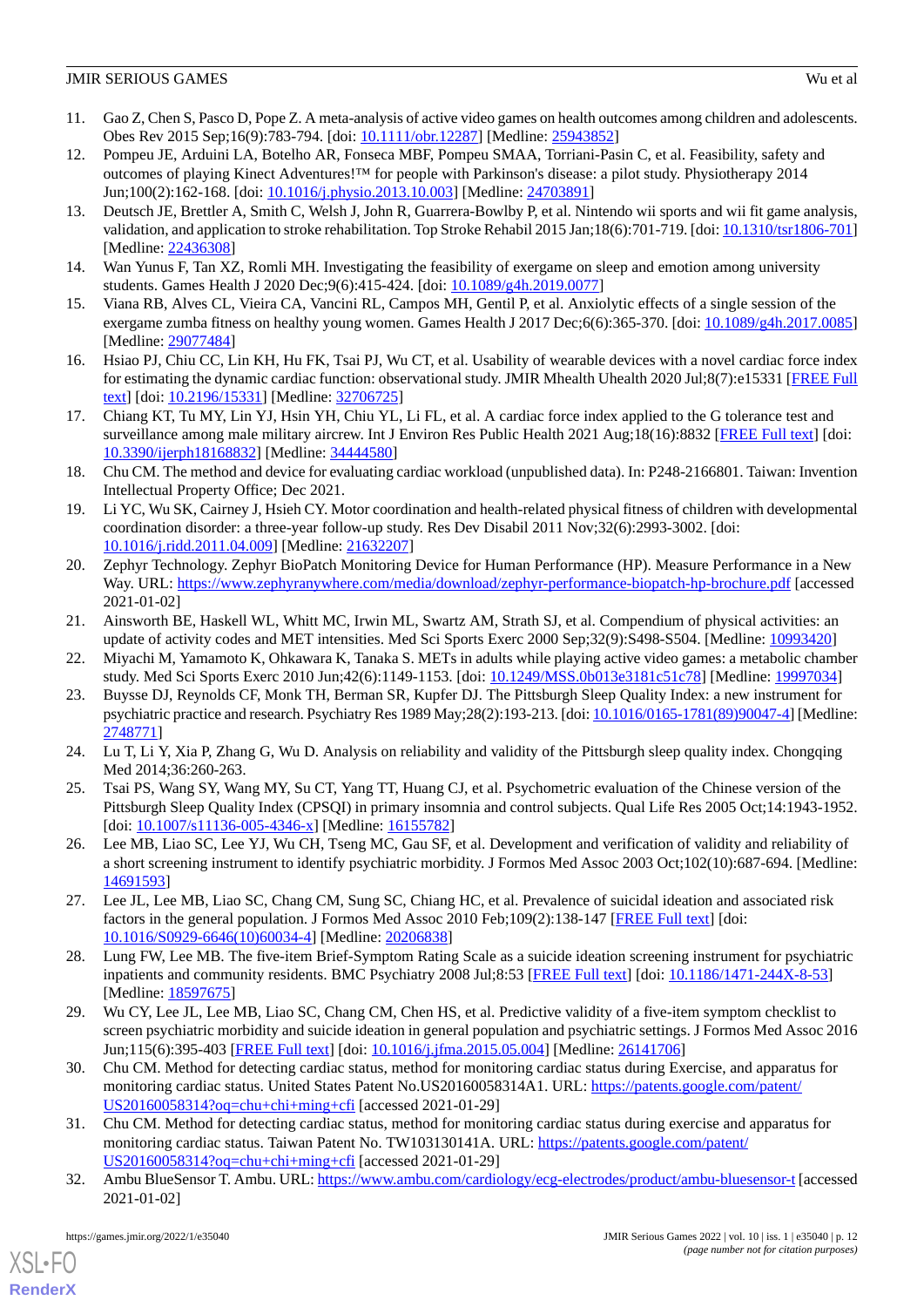- <span id="page-12-0"></span>33. Zephyr Technology. BioHarness 3.0 User Manual. URL: [https://www.zephyranywhere.com/media/download/](https://www.zephyranywhere.com/media/download/bioharness3-user-manual.pdf) [bioharness3-user-manual.pdf](https://www.zephyranywhere.com/media/download/bioharness3-user-manual.pdf) [accessed 2021-01-02]
- <span id="page-12-1"></span>34. Lo JC, Sehic E, Meijer SA. Measuring mental workload with low-cost and wearable sensors: insights into the accuracy, obtrusiveness, and research usability of three instruments. J Cogn Eng Decis Mak 2017 Dec;11(4):323-336 [\[FREE Full](https://journals.sagepub.com/doi/10.1177/1555343417716040?url_ver=Z39.88-2003&rfr_id=ori:rid:crossref.org&rfr_dat=cr_pub%3dpubmed) [text](https://journals.sagepub.com/doi/10.1177/1555343417716040?url_ver=Z39.88-2003&rfr_id=ori:rid:crossref.org&rfr_dat=cr_pub%3dpubmed)] [doi: [10.1177/1555343417716040\]](http://dx.doi.org/10.1177/1555343417716040) [Medline: [30369839\]](http://www.ncbi.nlm.nih.gov/entrez/query.fcgi?cmd=Retrieve&db=PubMed&list_uids=30369839&dopt=Abstract)
- <span id="page-12-2"></span>35. Staiano AE, Abraham AA, Calvert SL. Adolescent exergame play for weight loss and psychosocial improvement: a controlled physical activity intervention. Obesity (Silver Spring) 2013 Mar;21(3):598-601 [\[FREE Full text\]](https://doi.org/10.1002/oby.20282) [doi: [10.1002/oby.20282](http://dx.doi.org/10.1002/oby.20282)] [Medline: [23592669](http://www.ncbi.nlm.nih.gov/entrez/query.fcgi?cmd=Retrieve&db=PubMed&list_uids=23592669&dopt=Abstract)]
- <span id="page-12-4"></span><span id="page-12-3"></span>36. Farič N, Smith L, Hon A, Potts HWW, Newby K, Steptoe A, et al. A virtual reality exergame to engage adolescents in physical activity: mixed methods study describing the formative intervention development process. J Med Internet Res 2021 Feb; 23(2): e18161. [doi: [10.2196/18161](http://dx.doi.org/10.2196/18161)]
- <span id="page-12-5"></span>37. Chao YY, Scherer YK, Montgomery CA. Effects of using Nintendo Wii exergames in older adults: a review of the literature. J Aging Health 2015 Apr;27(3):379-402. [doi: [10.1177/0898264314551171\]](http://dx.doi.org/10.1177/0898264314551171) [Medline: [25245519\]](http://www.ncbi.nlm.nih.gov/entrez/query.fcgi?cmd=Retrieve&db=PubMed&list_uids=25245519&dopt=Abstract)
- <span id="page-12-6"></span>38. Vernadakis N, Derri V, Tsitskari E, Antoniou P. The effect of Xbox Kinect intervention on balance ability for previously injured young competitive male athletes: a preliminary study. Phys Ther Sport 2014 Aug;15(3):148-155. [doi: [10.1016/j.ptsp.2013.08.004](http://dx.doi.org/10.1016/j.ptsp.2013.08.004)] [Medline: [24239167](http://www.ncbi.nlm.nih.gov/entrez/query.fcgi?cmd=Retrieve&db=PubMed&list_uids=24239167&dopt=Abstract)]
- <span id="page-12-7"></span>39. Bieryla KA. Xbox Kinect training to improve clinical measures of balance in older adults: a pilot study. Aging Clin Exp Res 2016 Jun;28(3):451-457. [doi: [10.1007/s40520-015-0452-y\]](http://dx.doi.org/10.1007/s40520-015-0452-y) [Medline: [26386865](http://www.ncbi.nlm.nih.gov/entrez/query.fcgi?cmd=Retrieve&db=PubMed&list_uids=26386865&dopt=Abstract)]
- <span id="page-12-8"></span>40. Kim J, Son J, Ko N, Yoon B. Unsupervised virtual reality-based exercise program improves hip muscle strength and balance control in older adults: a pilot study. Arch Phys Med Rehabil 2013 May;94(5):937-943. [doi: [10.1016/j.apmr.2012.12.010](http://dx.doi.org/10.1016/j.apmr.2012.12.010)] [Medline: [23262158](http://www.ncbi.nlm.nih.gov/entrez/query.fcgi?cmd=Retrieve&db=PubMed&list_uids=23262158&dopt=Abstract)]
- <span id="page-12-9"></span>41. Yuen HK, Holthaus K, Kamen DL, Sword DO, Breland HL. Using Wii Fit to reduce fatigue among African American women with systemic lupus erythematosus: a pilot study. Lupus 2011 Oct;20(12):1293-1299 [[FREE Full text](http://europepmc.org/abstract/MED/21700656)] [doi: [10.1177/0961203311412098\]](http://dx.doi.org/10.1177/0961203311412098) [Medline: [21700656\]](http://www.ncbi.nlm.nih.gov/entrez/query.fcgi?cmd=Retrieve&db=PubMed&list_uids=21700656&dopt=Abstract)
- <span id="page-12-10"></span>42. Hazell TJ, Macpherson REK, Gravelle BMR, Lemon PWR. 10 or 30-s sprint interval training bouts enhance both aerobic and anaerobic performance. Eur J Appl Physiol 2010 Sep;110(1):153-160. [doi: [10.1007/s00421-010-1474-y](http://dx.doi.org/10.1007/s00421-010-1474-y)] [Medline: [20424855](http://www.ncbi.nlm.nih.gov/entrez/query.fcgi?cmd=Retrieve&db=PubMed&list_uids=20424855&dopt=Abstract)]
- <span id="page-12-11"></span>43. Gibala MJ, McGee SL. Metabolic adaptations to short-term high-intensity interval training: a little pain for a lot of gain? Exerc Sport Sci Rev 2008 Apr;36(2):58-63. [doi: [10.1097/JES.0b013e318168ec1f\]](http://dx.doi.org/10.1097/JES.0b013e318168ec1f) [Medline: [18362686\]](http://www.ncbi.nlm.nih.gov/entrez/query.fcgi?cmd=Retrieve&db=PubMed&list_uids=18362686&dopt=Abstract)
- <span id="page-12-13"></span><span id="page-12-12"></span>44. Burgomaster KA, Hughes SC, Heigenhauser GJF, Bradwell SN, Gibala MJ. Six sessions of sprint interval training increases muscle oxidative potential and cycle endurance capacity in humans. J Appl Physiol (1985) 2005 Jun;98(6):1985-1990 [[FREE Full text](https://journals.physiology.org/doi/10.1152/japplphysiol.01095.2004?url_ver=Z39.88-2003&rfr_id=ori:rid:crossref.org&rfr_dat=cr_pub%3dpubmed)] [doi: [10.1152/japplphysiol.01095.2004](http://dx.doi.org/10.1152/japplphysiol.01095.2004)] [Medline: [15705728\]](http://www.ncbi.nlm.nih.gov/entrez/query.fcgi?cmd=Retrieve&db=PubMed&list_uids=15705728&dopt=Abstract)
- <span id="page-12-14"></span>45. Gerling K, Mandryk R. Custom-designed motion-based games for older adults: a review of literature in human-computer interaction. Gerontechnology 2014 May;12(2):68-80. [doi: [10.4017/gt.2013.12.2.001.00\]](http://dx.doi.org/10.4017/gt.2013.12.2.001.00)
- <span id="page-12-15"></span>46. Dove E, Astell AJ. The use of motion-based technology for people living with dementia or mild cognitive impairment: a literature review. J Med Internet Res 2017 Dec;19(1):e3 [[FREE Full text](http://www.jmir.org/2017/1/e3/)] [doi: [10.2196/jmir.6518](http://dx.doi.org/10.2196/jmir.6518)] [Medline: [28077346\]](http://www.ncbi.nlm.nih.gov/entrez/query.fcgi?cmd=Retrieve&db=PubMed&list_uids=28077346&dopt=Abstract)
- <span id="page-12-16"></span>47. Herz NB, Mehta SH, Sethi KD, Jackson P, Hall P, Morgan JC. Nintendo Wii rehabilitation ("Wii-hab") provides benefits in Parkinson's disease. Parkinsonism Relat Disord 2013 Nov;19(11):1039-1042. [doi: [10.1016/j.parkreldis.2013.07.014](http://dx.doi.org/10.1016/j.parkreldis.2013.07.014)] [Medline: [23968649](http://www.ncbi.nlm.nih.gov/entrez/query.fcgi?cmd=Retrieve&db=PubMed&list_uids=23968649&dopt=Abstract)]
- <span id="page-12-17"></span>48. Muñoz JE, Cao S, Boger J. Kinematically adaptive exergames: personalizing exercise therapy through closed-loop systems. : IEEE; 2019 Dec Presented at: IEEE International Conference on Artificial Intelligence and Virtual Reality (AIVR); December 9-11, 2019; San Diego, California, United States p. 9-11. [doi: [10.1109/AIVR46125.2019.00026\]](http://dx.doi.org/10.1109/AIVR46125.2019.00026)
- <span id="page-12-18"></span>49. Goodman W, McFerran E, Purves R, Redpath I, Beeken RJ. The untapped potential of the gaming community: narrative review. JMIR Serious Games 2018 Sep;6(3):e10161 [[FREE Full text](http://games.jmir.org/2018/3/e10161/)] [doi: [10.2196/10161](http://dx.doi.org/10.2196/10161)] [Medline: [30274962](http://www.ncbi.nlm.nih.gov/entrez/query.fcgi?cmd=Retrieve&db=PubMed&list_uids=30274962&dopt=Abstract)]
- <span id="page-12-19"></span>50. Evangelista de Lima B, Passos GS, Youngstedt SD, Bandeira Santos Júnior LC, Gonçalves Santana M. Effects of Xbox Kinect exercise training on sleep quality, anxiety and functional capacity in older adults. J Bodyw Mov Ther 2021 Oct;28:271-275. [doi: [10.1016/j.jbmt.2021.07.029\]](http://dx.doi.org/10.1016/j.jbmt.2021.07.029) [Medline: [34776152](http://www.ncbi.nlm.nih.gov/entrez/query.fcgi?cmd=Retrieve&db=PubMed&list_uids=34776152&dopt=Abstract)]
- <span id="page-12-20"></span>51. Chen H, Wu C, Lee Y, Liao S, Lee M. Validity of the five-item Brief Symptom Rating Scale among subjects admitted for general health screening. J Formos Med Assoc 2005 Nov;104(11):824-829. [Medline: [16496062\]](http://www.ncbi.nlm.nih.gov/entrez/query.fcgi?cmd=Retrieve&db=PubMed&list_uids=16496062&dopt=Abstract)
- <span id="page-12-21"></span>52. Pan CH, Lee MB, Wu CY, Liao SC, Chan CT, Chen CY. Suicidal ideation, psychopathology, and help-seeking in 15 to 19-year-old adolescents in Taiwan: a population-based study 2015-2019. J Affect Disord 2021 Mar;282:846-851. [doi: [10.1016/j.jad.2020.12.139\]](http://dx.doi.org/10.1016/j.jad.2020.12.139) [Medline: [33601727\]](http://www.ncbi.nlm.nih.gov/entrez/query.fcgi?cmd=Retrieve&db=PubMed&list_uids=33601727&dopt=Abstract)
- <span id="page-12-22"></span>53. Yamaguchi T, Yabe H, Mitake Y, Chishiki A, Katogi T, Fujii T. Effects of exercise therapy on the persistence of physical function, exercise habits, and self-efficacy after cessation of exercise in patients undergoing hemodialysis: a nonrandomized control trial. Ther Apher Dial 2021 Aug;25(4):458-466. [doi: [10.1111/1744-9987.13587\]](http://dx.doi.org/10.1111/1744-9987.13587) [Medline: [32986265\]](http://www.ncbi.nlm.nih.gov/entrez/query.fcgi?cmd=Retrieve&db=PubMed&list_uids=32986265&dopt=Abstract)
- 54. Barnes MJ. Alcohol: impact on sports performance and recovery in male athletes. Sports Med 2014 Jul;44(7):909-919. [doi: [10.1007/s40279-014-0192-8](http://dx.doi.org/10.1007/s40279-014-0192-8)] [Medline: [24748461\]](http://www.ncbi.nlm.nih.gov/entrez/query.fcgi?cmd=Retrieve&db=PubMed&list_uids=24748461&dopt=Abstract)
- 55. McNaughton L, Preece D. Alcohol and its effects on sprint and middle distance running. Br J Sports Med 1986 Jun;20:56-59 [[FREE Full text](https://bjsm.bmj.com/lookup/pmidlookup?view=long&pmid=3730755)] [doi: [10.1136/bjsm.20.2.56\]](http://dx.doi.org/10.1136/bjsm.20.2.56) [Medline: [3730755\]](http://www.ncbi.nlm.nih.gov/entrez/query.fcgi?cmd=Retrieve&db=PubMed&list_uids=3730755&dopt=Abstract)